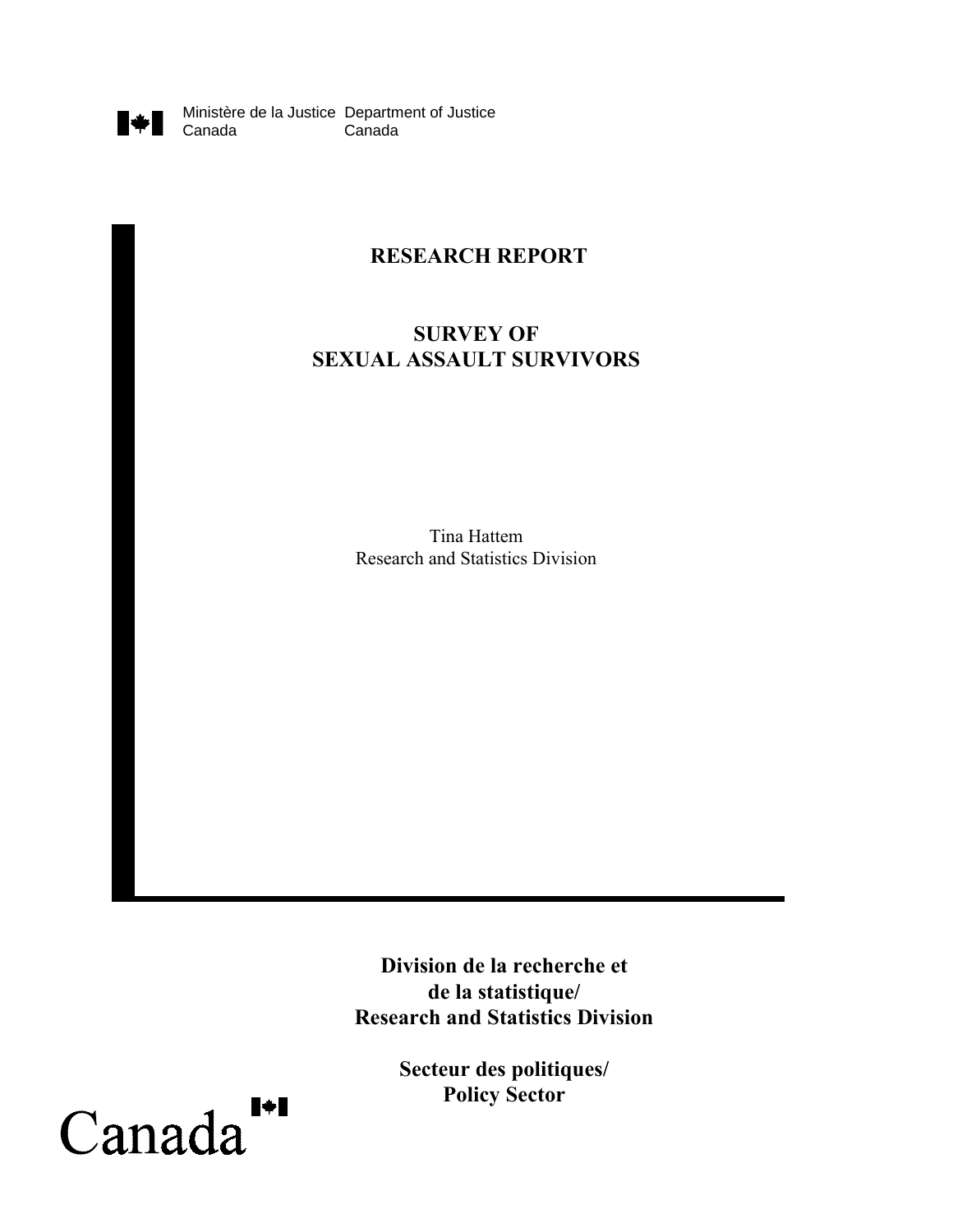## **RESEARCH REPORT**

## **SURVEY OF SEXUAL ASSAULT SURVIVORS**

### **2000-4e**

Tina Hattem Research and Statistics Division

October 2000

The views expressed herein are solely those of the authors and do not necessarily reflect those of the Department of Justice Canada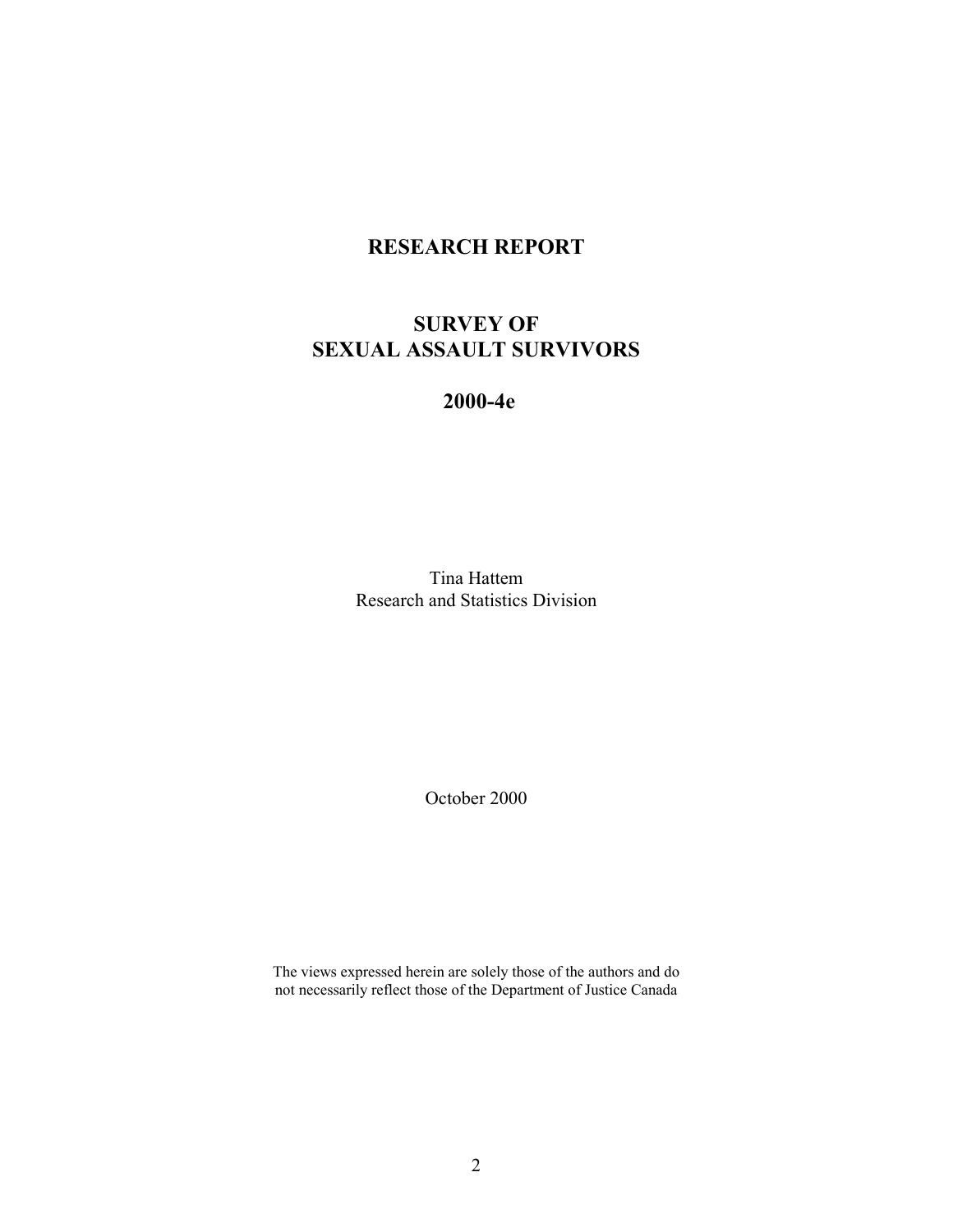# **TABLE OF CONTENTS**

| 1.0  |                                                                           |    |
|------|---------------------------------------------------------------------------|----|
| 2.0  |                                                                           |    |
| 3.0  |                                                                           |    |
| 4.0  |                                                                           |    |
| 5.0  |                                                                           |    |
| 6.0  |                                                                           |    |
| 7.0  |                                                                           |    |
| 8.0  |                                                                           |    |
| 9.0  |                                                                           |    |
| 10.0 | What Women Would Change In How The Criminal Justice System Handles Sexual |    |
| 11.0 |                                                                           |    |
| 12.0 |                                                                           | 31 |
|      |                                                                           |    |

# **LIST OF TABLES**

| Table (2) 5.1 Information Provided on the Developments of the Case 11    |  |
|--------------------------------------------------------------------------|--|
|                                                                          |  |
| Table (4) 7.1 Information Source on Possibility of Record Disclosure  17 |  |
|                                                                          |  |
|                                                                          |  |
|                                                                          |  |
|                                                                          |  |
|                                                                          |  |

# **TABLE OF FIGURES**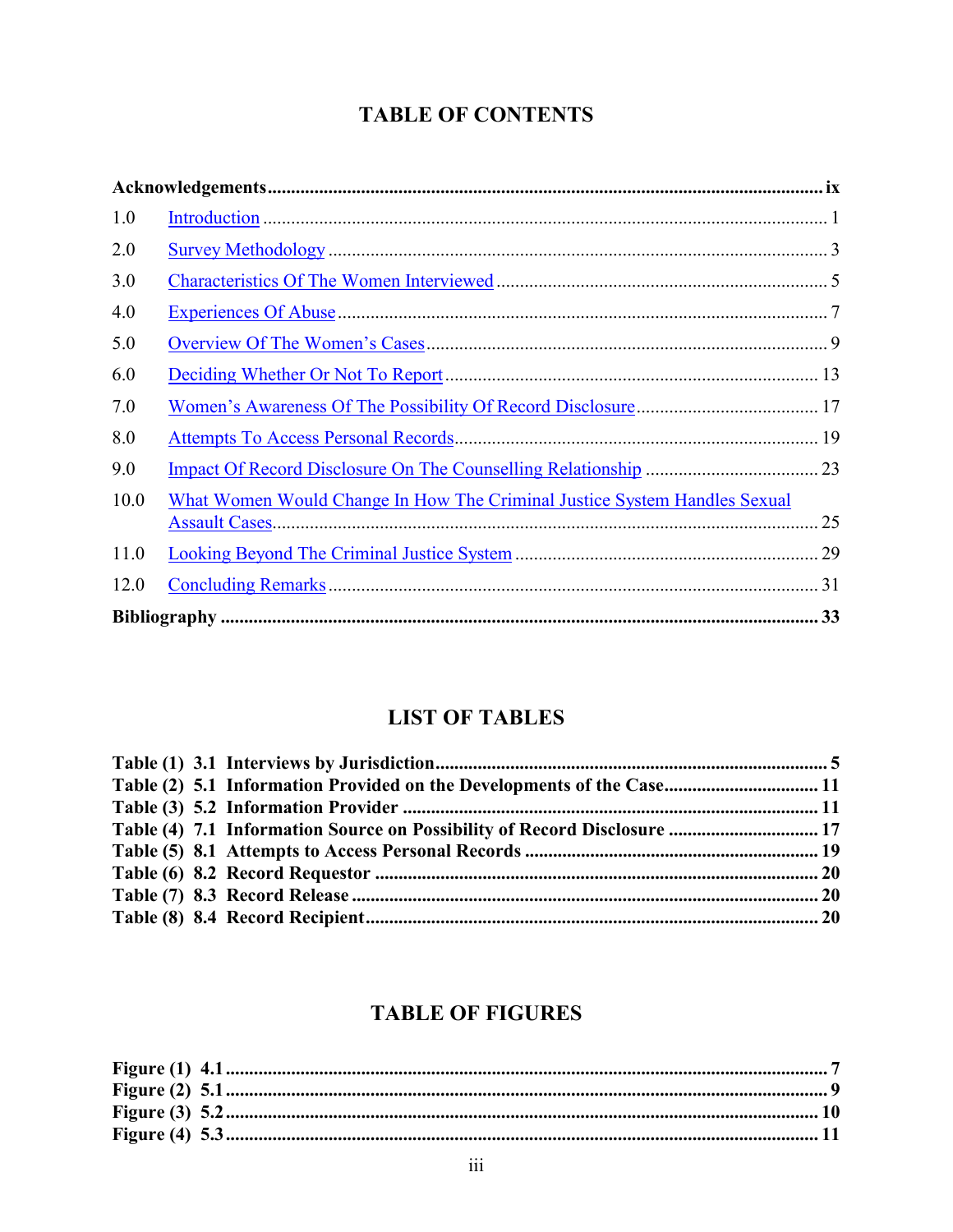# **APPENDICES**

| APPENDIX |  |
|----------|--|
|          |  |
|          |  |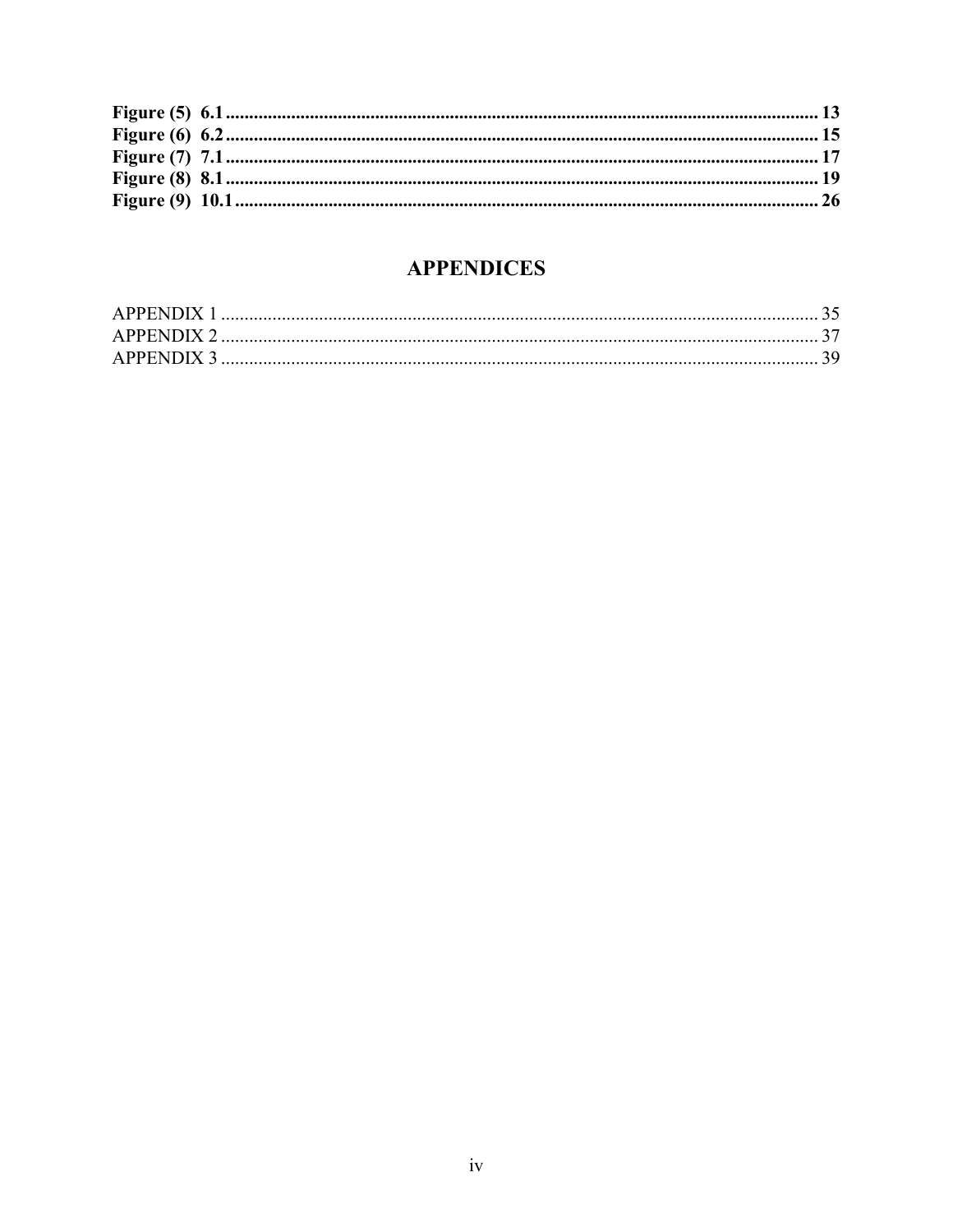## **Acknowledgements**

The Department of Justice Canada undertook the Survey of Sexual Assault Survivors in collaboration with the Canadian Association of Sexual Assault Centres (CASAC) and eleven of its member centres.

The author would like to thank the women who agreed to be interviewed as well as Lee Lakeman, Regional Representative of the British Columbia Sexual Assault Centres, and the staff of the 11 centres who facilitated the participation of the interviewees. The survey would not have been possible without them.

The author would also like to acknowledge Lynne Dee Sproule, formerly of the Research and Statistics Division, Department of Justice Canada, for initiating the survey and John Clement, of the Research and Statistics Division, Department of Justice Canada, for setting up the data base, generating the figures and tables included in this report and contributing to the preliminary data analysis.

Finally, thanks to Anna Paletta, Dariusz Galczynski, Chris Wright and Nicola Epprecht, staff members of the Research and Statistics Division, Department of Justice Canada, who kindly contributed to the finalisation of this report.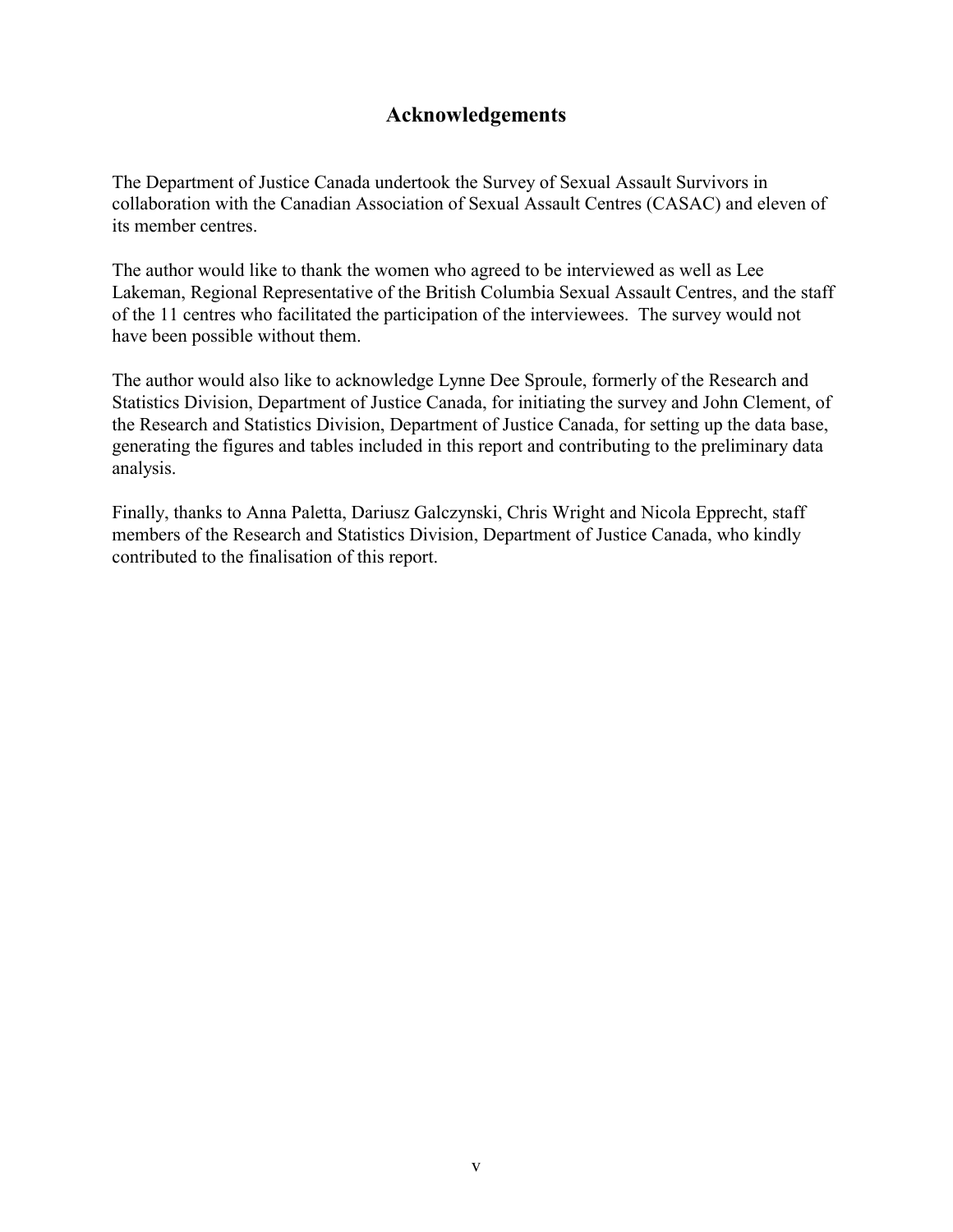# <span id="page-5-0"></span>**1.0 INTRODUCTION**

The Department of Justice Canada undertook the Survey of Sexual Assault Survivors in collaboration with the Canadian Association of Sexual Assault Centres (CASAC) and eleven of its member centres.<sup>1</sup> The objectives of the survey were to gain a better understanding of:

- what sexual assault survivors consider when deciding whether or not to report their abuse to the police;
- the impact of possible record disclosure on that decision;
- the experiences of survivors who do report; and
- what women would change in how the criminal justice system handles sexual assault cases.

÷,

<sup>&</sup>lt;sup>1</sup> The participating centres are listed in Appendix 1.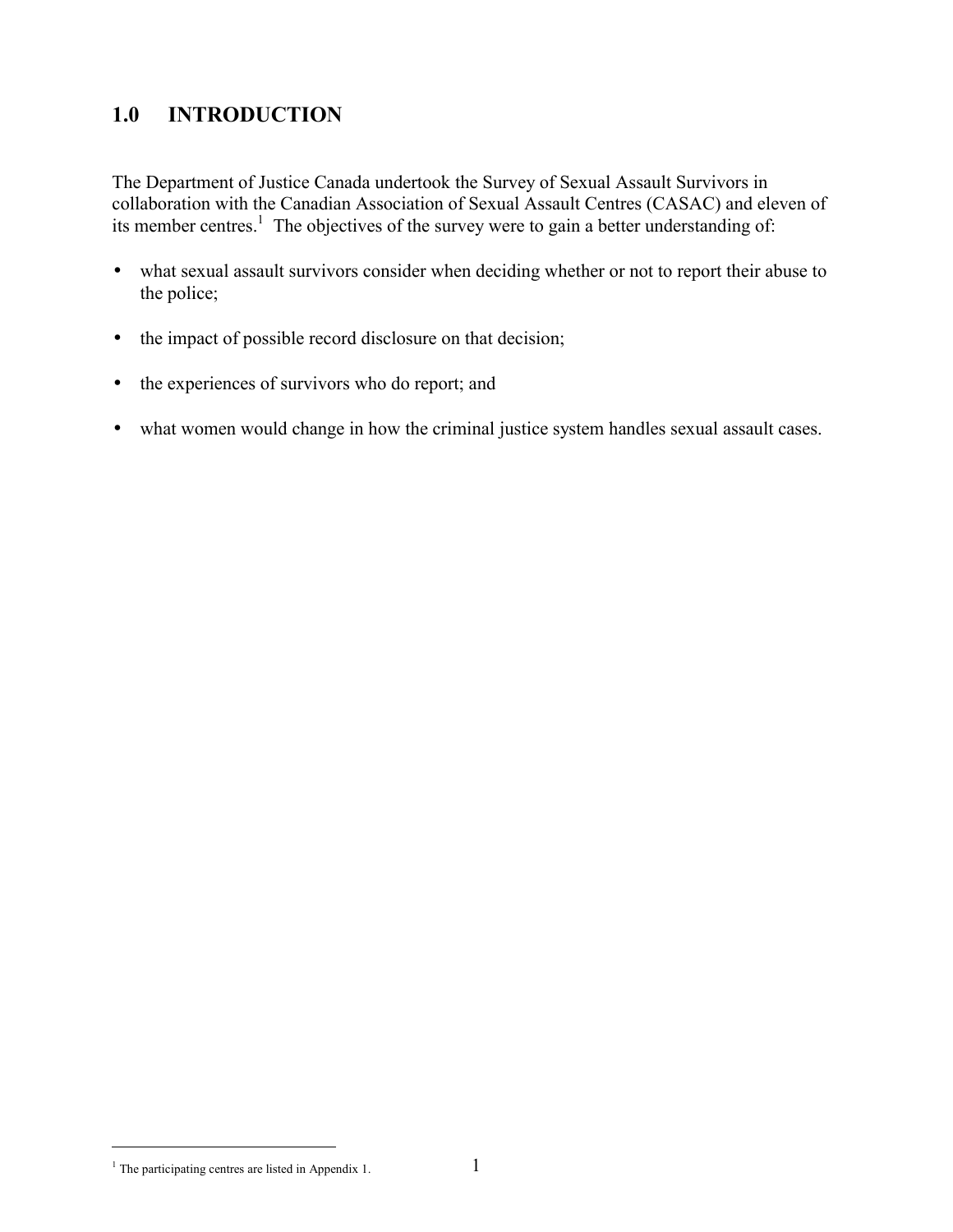# <span id="page-6-0"></span>**2.0 SURVEY METHODOLOGY**

The questionnaire and procedures for initiating and implementing the project were developed by Justice Canada researchers in consultation with staff at the participating sexual assault centres.

The questionnaire (comprised of 35 questions) was administered over the telephone by four researchers hired by the Department of Justice Canada. Justice Canada selected the interviewers based on their experience in the area of violence against women as well as for their proven skills in conducting sensitive interviews. A total of 102 telephone interviews were conducted.

Staff at the centres were responsible for briefing past and current clients on the purpose of the survey<sup>2</sup>, recruiting women to participate, setting up interview times and, most importantly, providing survey respondents with any emotional support they might require before and/or after the interview.

Staff at the centres sought the participation of a group of women that had a diverse range of experiences. Accordingly, staff approached sexual assault survivors who had reported their abuse to the police, gone to court and/or had their personal records accessed, as well as survivors who had not. They also approached women from various social, cultural and economic backgrounds.

As the study was primarily qualitative in nature, the criteria for selecting respondents were intended to ensure that a diverse sample of women with various levels of experience with the criminal justice system was surveyed rather than ensuring representativeness in a statistical sense. This should be kept in mind when reviewing the tables and figures, which are included for descriptive purposes.

The interviews took place between July 20 and August 6, 1998. To protect their anonymity, the women participating in the survey placed the call to the interviewers themselves, at a prearranged time. Most of the women called collect from a private office in one of the centres; the others called from their homes. In compensation for their participation, all of the women received an honorarium. Their transportation and childcare costs associated with participating in the study were also reimbursed.

The women were asked about their experiences of abuse, the factors that influenced their decision to report to the police (or not), as well as their experiences and views concerning record disclosure and the criminal justice system in general. Most of the questions were open-ended in order to allow the women to talk about the aspects of their experiences that were most important to them and to express their views as freely as possible.<sup>3</sup>

The length of the interviews varied between 10 and 90 minutes. Slightly more than half of the interviews were completed in less than 30 minutes and close to a third in 30 to 60 minutes. Only 15% of the interviews were longer than an hour.

 $\overline{a}$ 

<sup>&</sup>lt;sup>2</sup> Staff members were provided with an information sheet for their own use and for distribution to their clients. The sheet is included in Appendix 2.

<sup>&</sup>lt;sup>3</sup> The survey questionnaire is included in Appendix 3.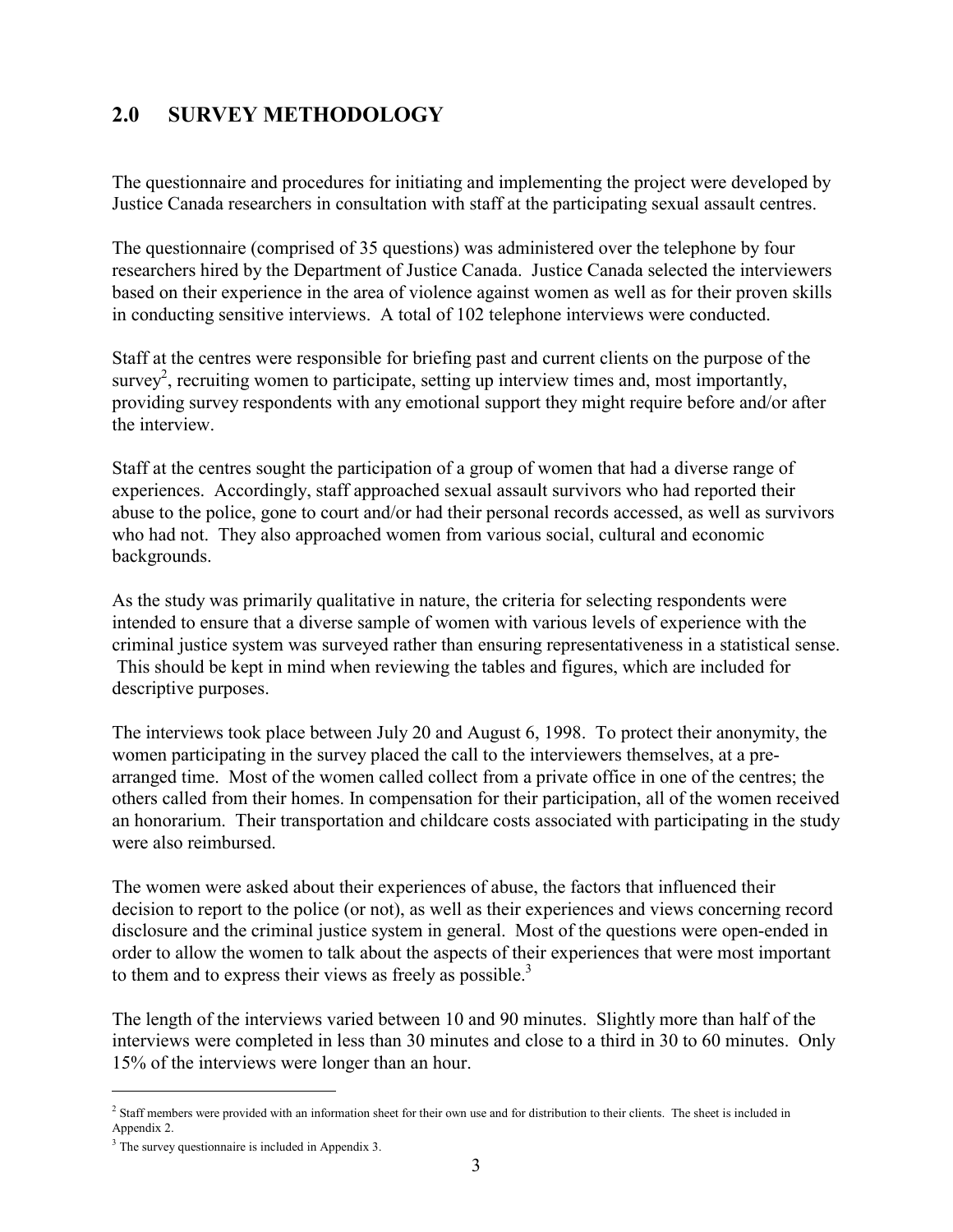Overall, staff at the sexual assault centres received positive feedback on the survey experience from participating women. Specifically, women appreciated the opportunity to voice their experiences, particularly without having to fear that their words could be used against them.

It is important to note that the women who participated in the survey did so despite what they described as generally negative experiences with the criminal justice system. For many of these women, participation was a leap of faith based on the hope that the survey would help "to change things".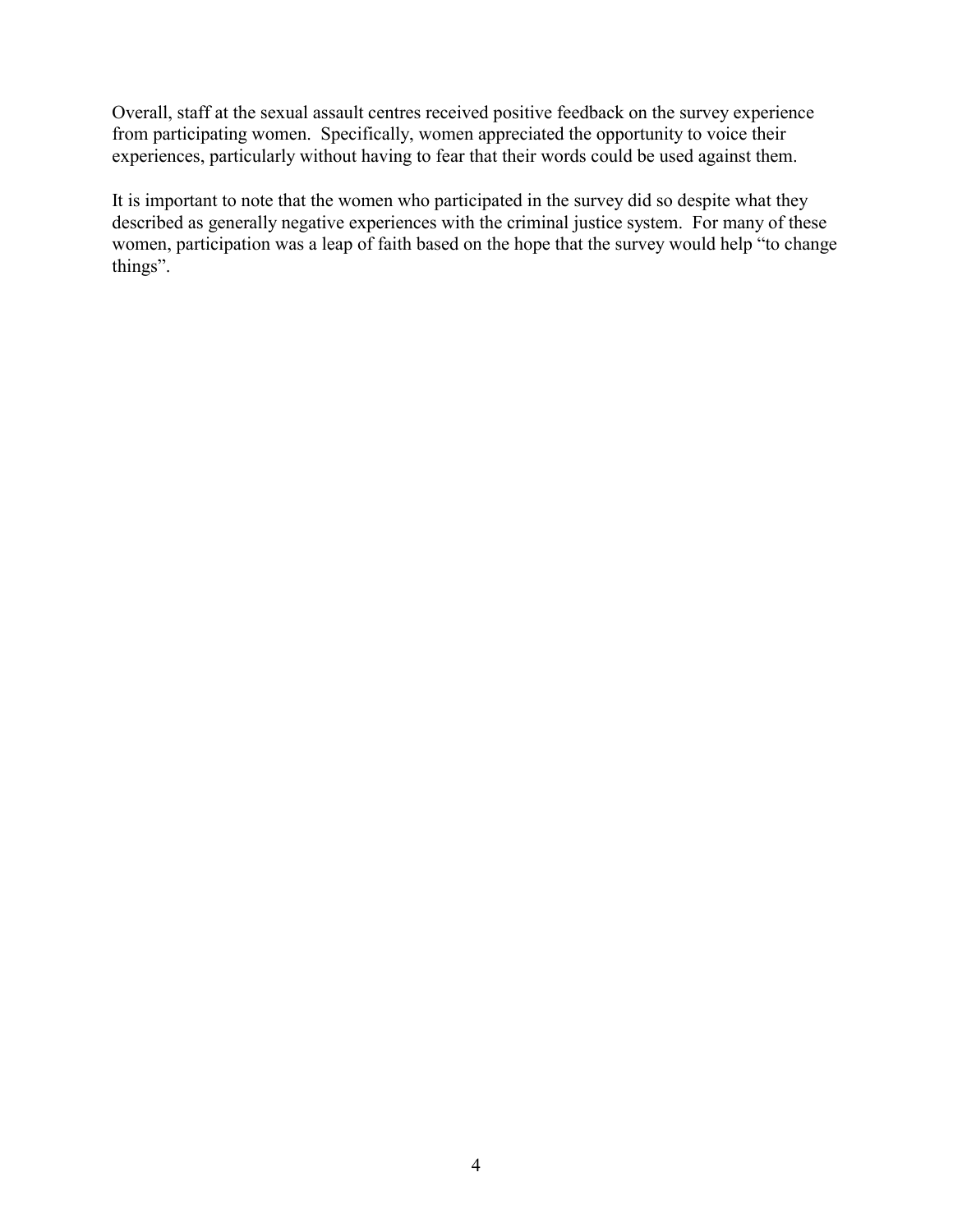## <span id="page-8-0"></span>**3.0 CHARACTERISTICS OF THE WOMEN INTERVIEWED**

As shown in Table 3.1, slightly more than half (52%) of the women interviewed for the survey live in Ontario, a third (34%) live in British Columbia and the remaining women (14%) live in Newfoundland or Nova Scotia.<sup>4</sup>

| <b>JURISDICTION</b>      | <b>NUMBER</b> | <b>PERCENTAGE</b> |
|--------------------------|---------------|-------------------|
| Newfoundland/Nova Scotia |               |                   |
| Ontario                  |               |                   |
| British Columbia         |               |                   |
| `otal                    |               | $100\%$           |

### **TABLE 3.1 INTERVIEWS BY JURISDICTION**

The women interviewed were between 15 and 55 years of age, with almost two-thirds (64) between the ages of 25 and 39. Although ten of the women involved in the study were not Canadian citizens, all had lived in Canada for a significant period of time, ranging from 9 to 37 years. Ten of the women interviewed declared being of Aboriginal ancestry and another 10 declared that they belonged to another ethnocultural group. Sixteen women said that they were living with a disability. Thirteen indicated that they were lesbian.

While these numbers clearly demonstrate the heterogeneity of the women selected to participate in the study, the reader will note that the survey findings reveal a striking commonality of experiences.

 $\overline{a}$ 

<sup>&</sup>lt;sup>4</sup> These four jurisdictions were included in the survey due to the high level of activity in terms of court actions and/or applications for record disclosure. disclosure.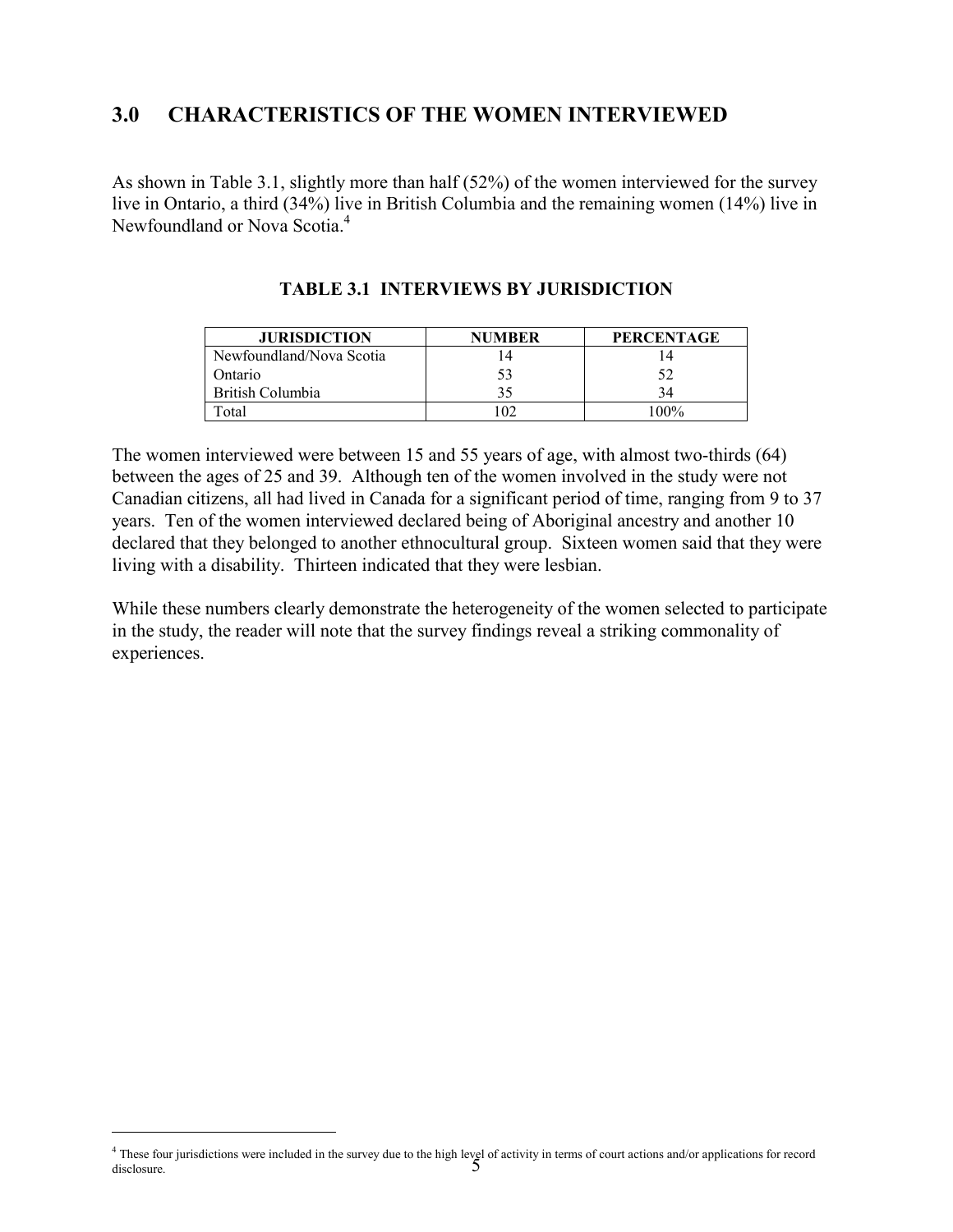## <span id="page-9-0"></span>**4.0 EXPERIENCES OF ABUSE**

 $\overline{a}$ 

The women who participated in the survey were asked about the type(s) of sexual abuse they had experienced. The response categories were child sexual abuse, adult sexual assault and sexual harassment. Figure 4.1 clearly indicates that the large majority of the women (71) reported having experienced more than one type of sexual abuse.



**FIGURE 4.1**

In fact, over half (55) of the women had experienced both child sexual abuse and adult sexual assault. Almost a third (33) had experienced all three types of abuse. It is interesting to note that all of the respondents who reported being sexually harassed also reported experiencing at least one other form of sexual abuse.

Although the women were not specifically asked about their relationship to the abuser, some women spoke of it during the course of the interview. In most of these cases the perpetrator was a man who was known to them. These men included family members, spouses or acquaintances as well as men in positions of trust or authority such as teachers, doctors or  $-$  in one case  $-$  a police officer. Very few women reported being abused or assaulted by a stranger. This finding is consistent with data from other studies. $5$ 

 $^5$  Tomlinson, D. Police-reporting Decisions of Sexual Assault Survivors: An Exploration of Influential Factors. Calgary: Calgary Communities Against Sexual Assault, (1999). Against Sexual Assault, (1999).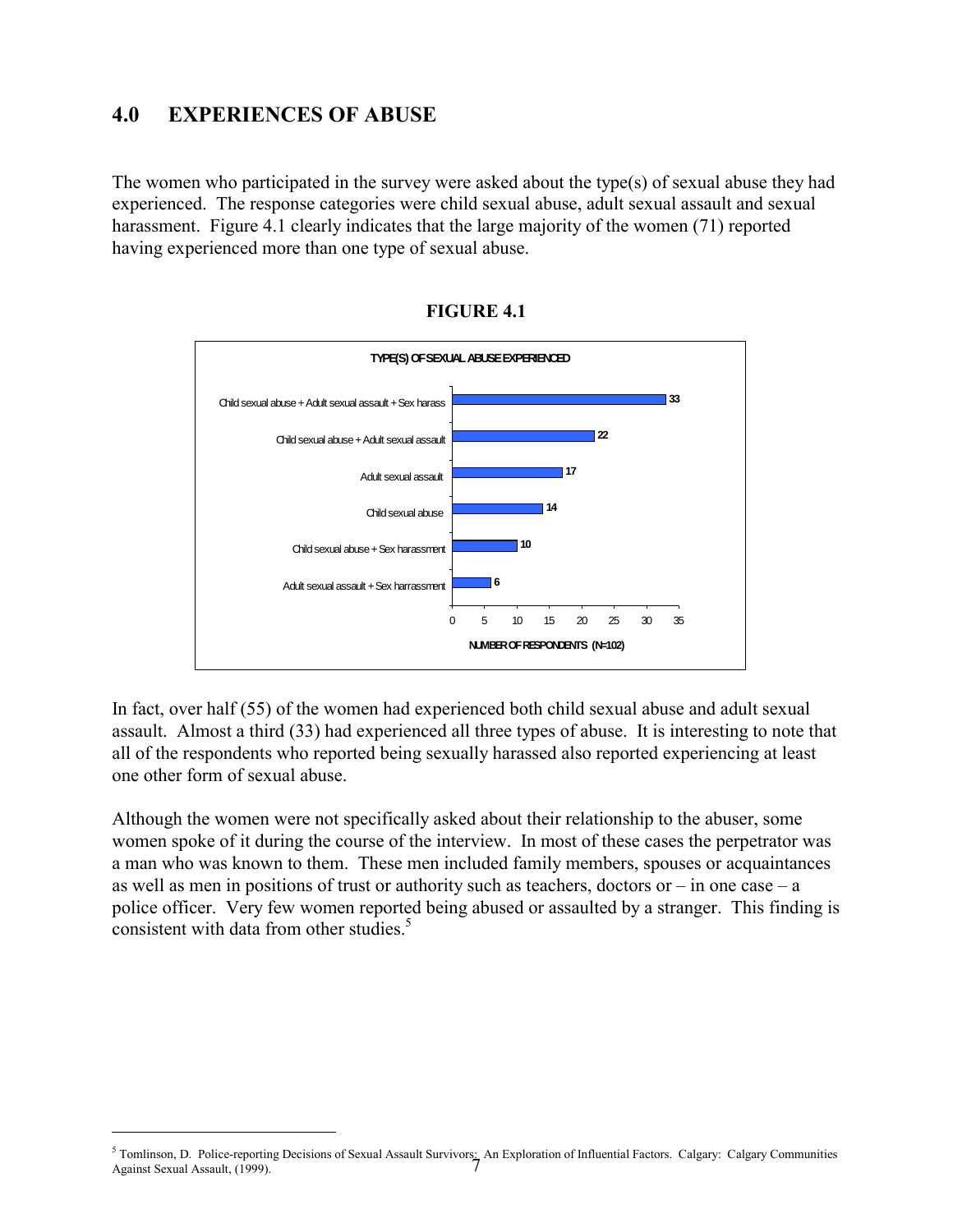## <span id="page-10-0"></span>**5.0 OVERVIEW OF THE WOMEN'S CASES**

Recent research findings indicate that most sexual assaults are not reported to the police. For example, Statistics Canada's most recent victimisation surveys (in 1993 and 1988) showed that 90% of sexual assault cases went unreported.<sup>6</sup>

Figure 5.1 provides an overview of the survey respondents' relative involvement in the criminal justice system and the eventual outcome of their cases. It indicates that the level of reporting by the survey respondents was much higher than those found in the above-noted victimisation surveys. This difference in reporting may be due to the fact that the women who agreed to participate in the study had benefited from information and support provided by sexual assault centre staff and other survivors. The information and support provided to the women may have served to equip them with the knowledge and validation necessary to report sexual assault to the police.

In addition, Figure 5.1 clearly shows the attrition of cases through the system.



**FIGURE 5.1**<sup>7</sup>

Close to 90% (87 out of 102) of the survey respondents indicated that they had considered reporting their abuse experience(s). The abuse was brought to the attention of the police in almost 75% of these cases (64 reported cases). In most of those cases (56), the women reported the abuse themselves; in the others (8), it was reported by a third party, sometimes without the woman's knowledge or consent.

 $\overline{\phantom{0}}$ 

<sup>6</sup> Gartner, R. and A. N. Doob. "Trends in Criminal Victimization: 1988-1993". Juristat, Vol.14, No. 13, (1994)

 $<sup>7</sup>$  Note: not all cases were completed at the time of the survey.</sup>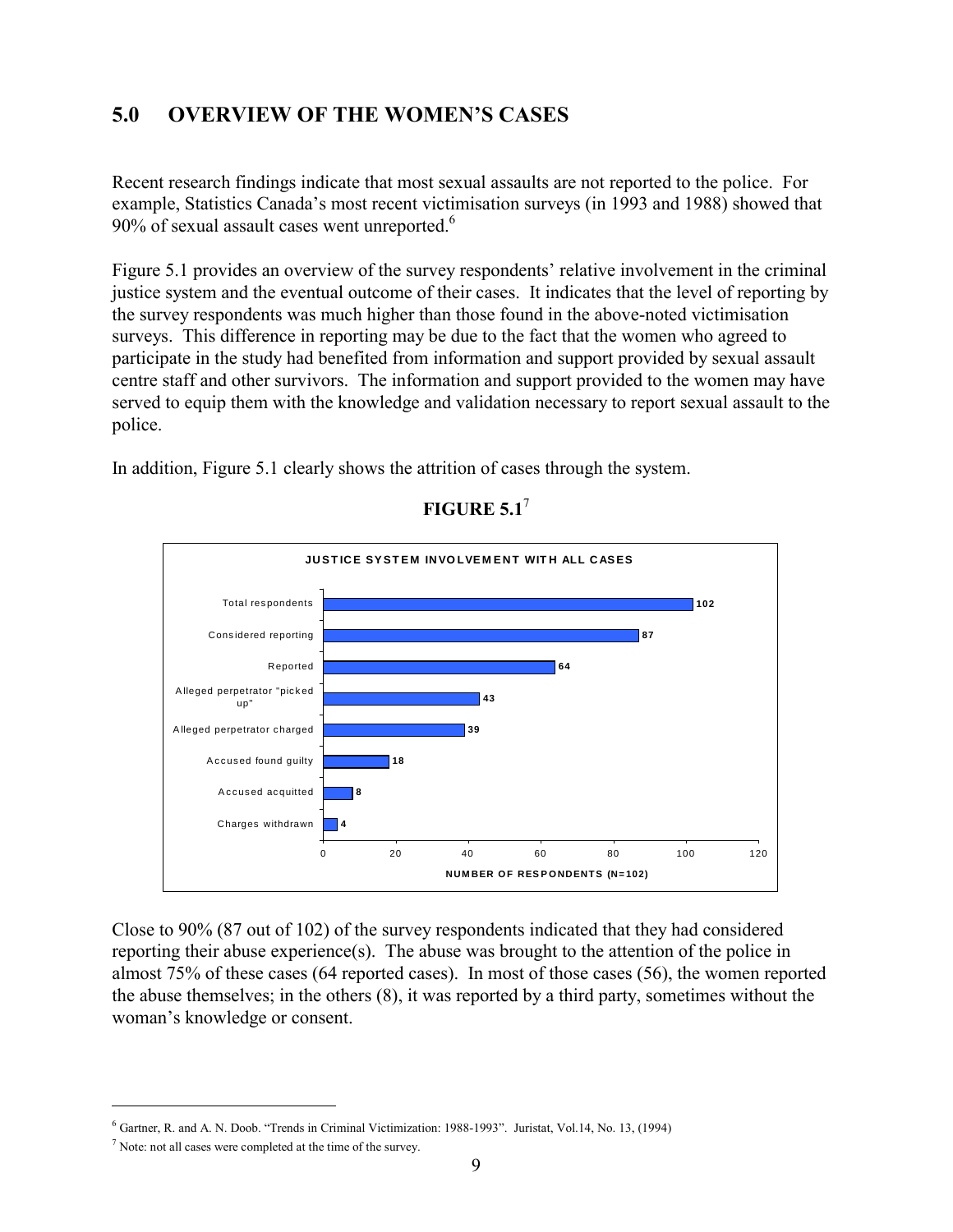<span id="page-11-0"></span>Over two thirds (43 out of 64) of the women who reported their abuse indicated that the police arrested or at least questioned the alleged abuser, most often on the same day or within a week of the report. In 19 reported cases, the abuser was not arrested or questioned by the police. The interviewers asked the survivors in these cases why their abuser had not been "picked up" by the police. Of the 18 women who responded, over half (10) said that they did not know. Four women indicated that their complaint was deemed unfounded by the police. Four others said that their abuser was not located. Close to two thirds of the women (39 out of 64) indicated that a charge was laid.

Of the 30 court cases that were completed at the time of the survey, over half (18) resulted in a conviction. Of the remaining cases, 8 resulted in the accused being acquitted and 4 in the charges being withdrawn.

Cases of child sexual abuse and adult sexual assault were compared to identify any differences in the extent of reporting and convictions between the two. Although Figures 5.2 and 5.3 reveal similar patterns, the number of convictions for child sexual abuse is slightly higher, despite less reporting.



**FIGURE 5.2**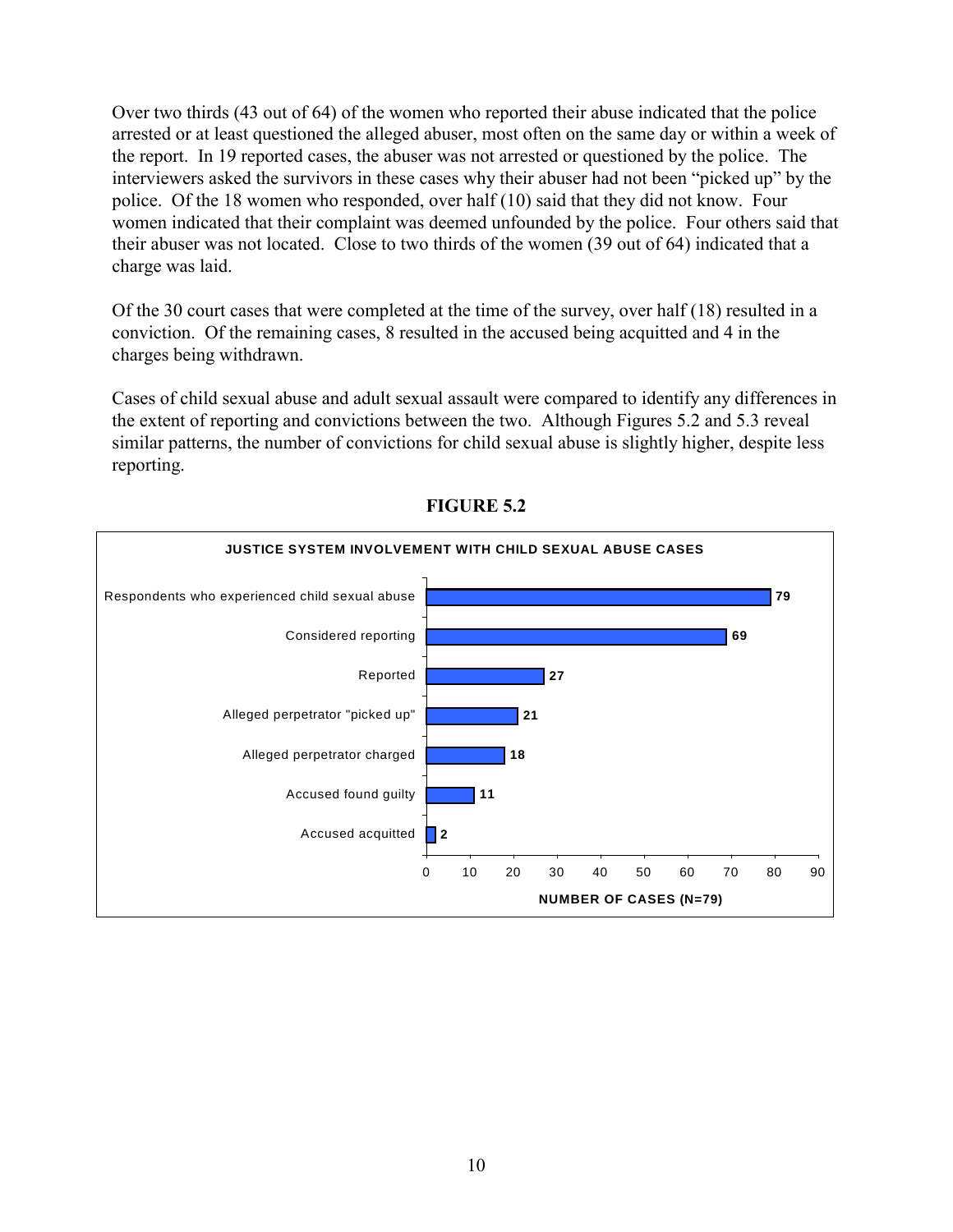#### **FIGURE 5.3**

<span id="page-12-0"></span>

In the 39 cases in which the police laid charges, the women were asked whether or not they had been kept informed of the developments in their case. As shown in Table 5.1, over half (21) indicated that they had been kept informed while over a third (14) responded that they had had to seek out the information themselves. Only four women reported that they had received no information on the progress of their case.

### **TABLE 5.1 INFORMATION PROVIDED ON THE DEVELOPMENTS OF THE CASE**

| <b>INFORMATION PROVIDED</b>   | <b>NUMBER</b> |
|-------------------------------|---------------|
| Victim kept informed          | 21            |
| Victim called for information | 14            |
| N٥                            |               |
| Total                         |               |

The 35 survivors who had received information on the progress of their case were asked about the source of information. Some of the 31 women who responded to this question mentioned more than one source, for a total of 43 responses. As shown in Table 5.2, the investigating police officer was named in close to half of the responses (20), followed by Crown attorneys (9) and victims' services staff (8).

### **TABLE 5.2 INFORMATION PROVIDER**

| <b>INFORMATION PROVIDER</b>  | <b>NUMBER</b> |
|------------------------------|---------------|
| Investigating police officer | 20            |
| Crown attorney               | u             |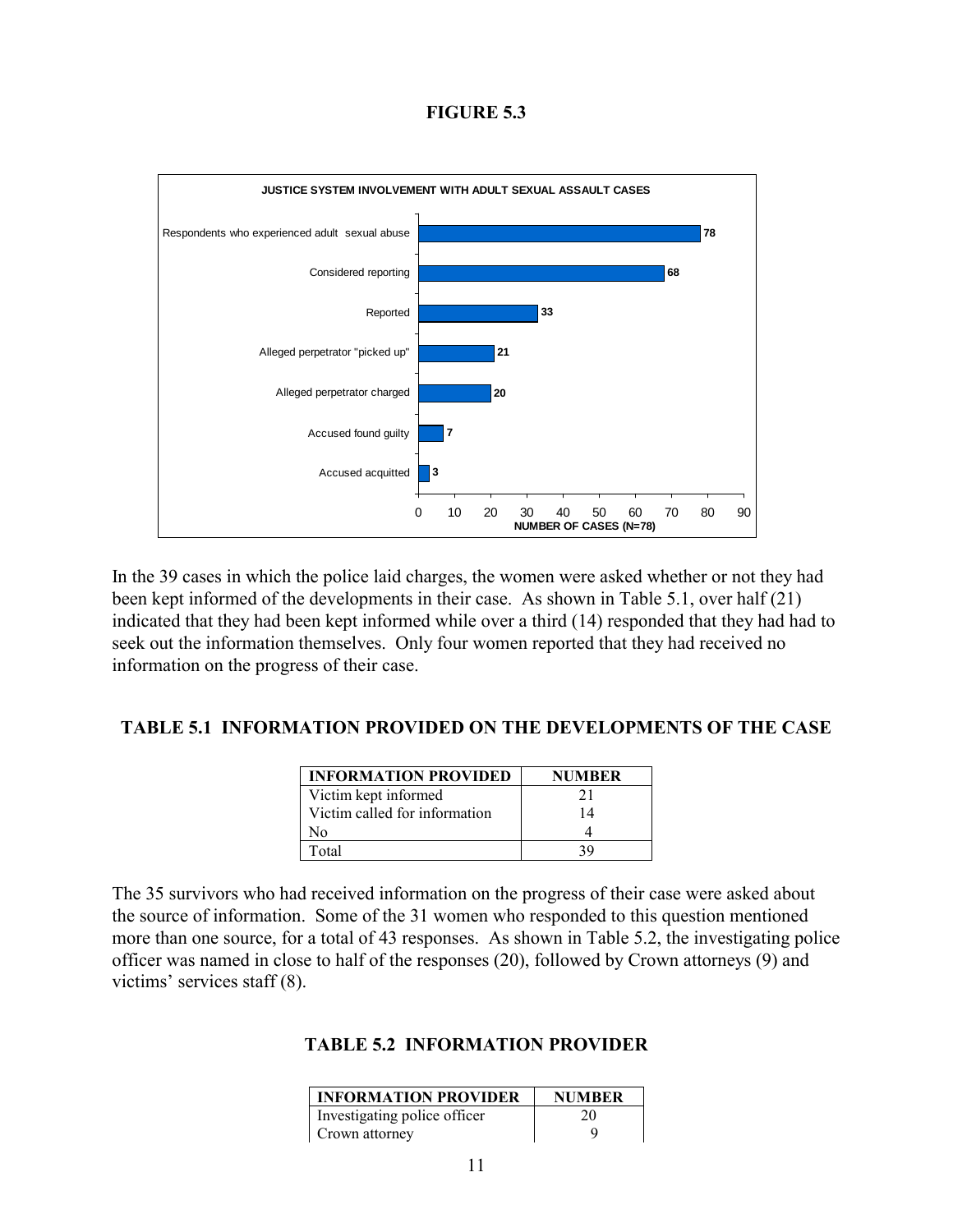| Victim's services             |  |
|-------------------------------|--|
| Sexual assault centre/shelter |  |
| Other                         |  |
| Total                         |  |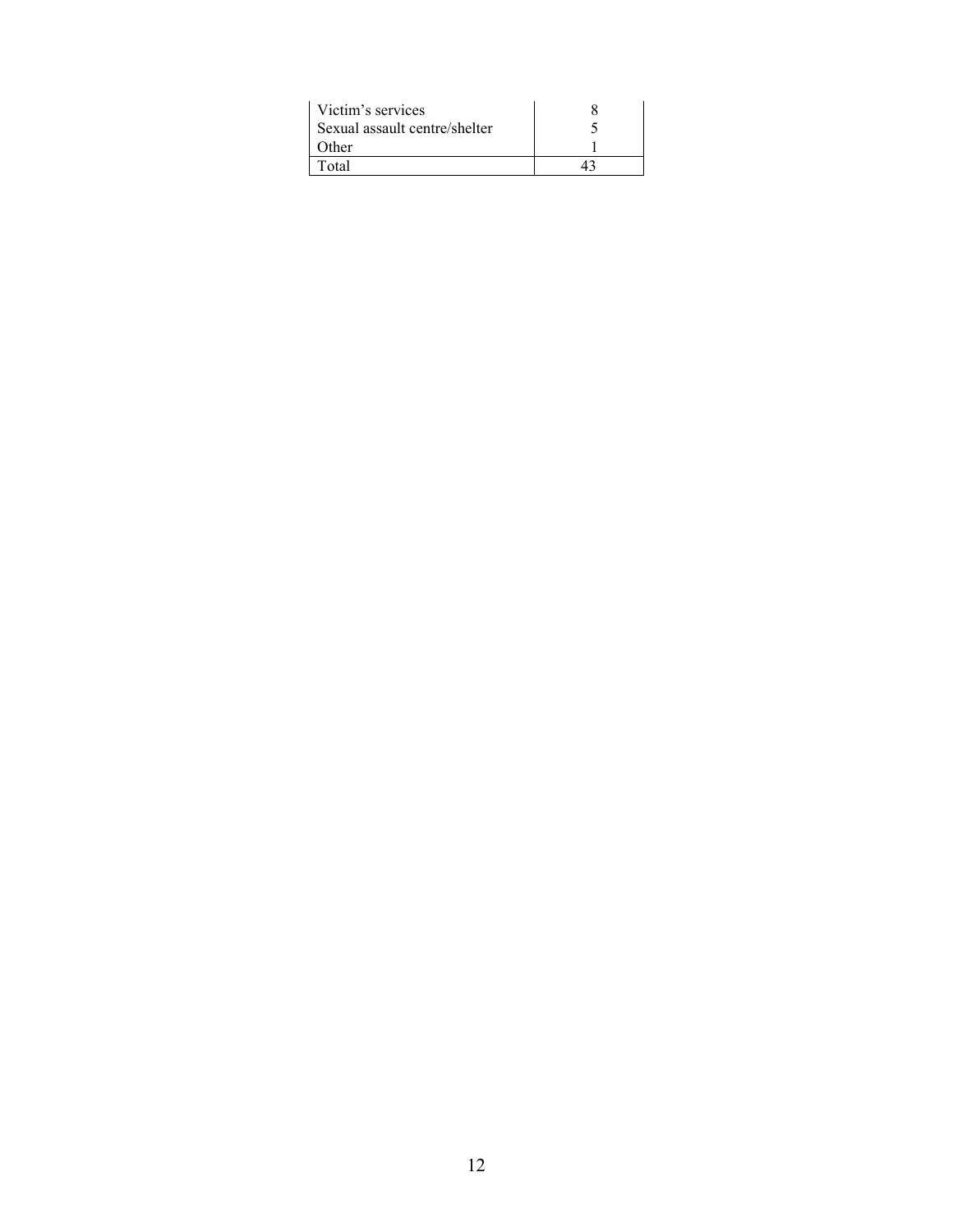## <span id="page-14-0"></span>**6.0 DECIDING WHETHER OR NOT TO REPORT**

As previously mentioned, the great majority (87) of the women interviewed for this survey said that they had thought about reporting their experience(s) of abuse to the police. Only 14 said that they had not considered it (and one respondent did not provide an answer to this question).

Women were asked to talk about the reasons that encouraged them to report the abuse, as well as the reasons that discouraged them from doing so. Again, the questions were open-ended so that the women would have the freedom to identify all of the factors that impacted on their decision. Many of the women cited more than one reason for following a particular course of action, especially for not reporting.

As the following figures will indicate, the women's decision to report (or not) is influenced by a number of considerations. One of the most important considerations is the women's perception of how the criminal justice system responds to sexual assault, including the behaviour and attitudes of criminal justice personnel. Another is their perception of what happened. For example, women who recognise the assault as abuse and that abuse is a crime are more likely to report than women who feel ashamed or feel responsible for what happened to them. Yet another influence on the decision whether to report is the reaction of their spouses, family members and/or friends.

### **6.1. a. Reasons for Reporting**

Of the 64 women who indicated that they reported their assault to the police, 55 provided reasons for doing so. As 14 respondents gave more than one reason, there are a total of 70 responses. These are summarised in Figure 6.1.



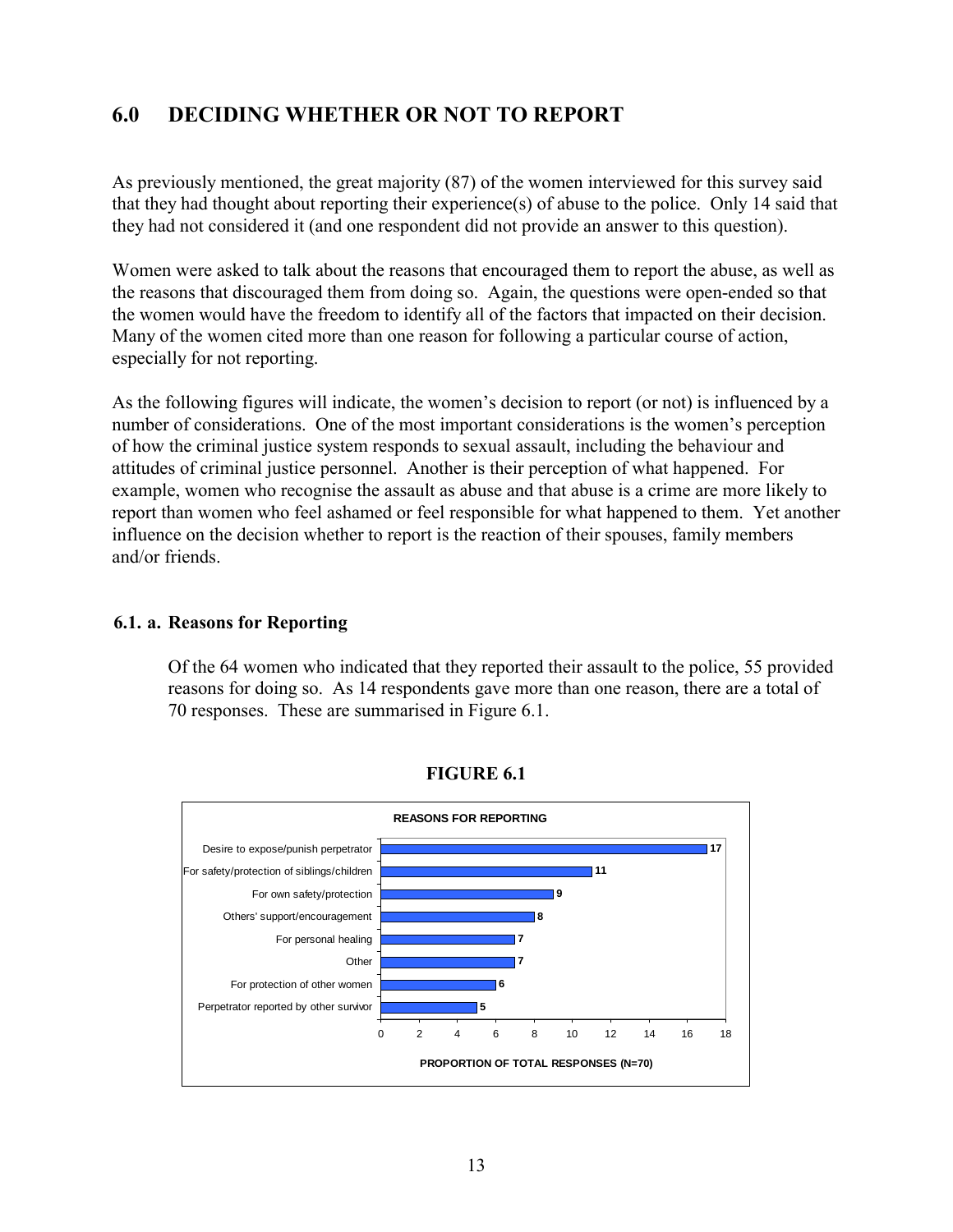It can be seen that almost 40 percent of responses indicated that survivors reported their abuse to police to stop or prevent further abuse to self and others (combining "for the protection of siblings/children", "for own safety" and "for protection of other women").

Approximately a quarter of the responses indicated a desire on the part of the women to expose or punish the perpetrator. They expressed various reasons for doing this. For example, they believed that "what happened was wrong", that "it was an assault" (not something that they had brought on themselves) and that "no one should get away with woman or child abuse".

Other women said they reported because of the support they had received from those around them: partners, relatives, friends, counsellors, healthcare professionals and - in two instances – an empathetic (male) police officer. In one case, the woman stated that the police officer's empathy had encouraged her to proceed with charges. In the other case, the woman recalled that the detective involved in the investigation had helped her get through the Crown interview, adding, "it would have been terrible without him".

Women with little or no previous knowledge or experience of the criminal justice system had hoped that reporting would somehow help them to heal and to regain some degree of control over their lives. Unfortunately, they generally indicated that their experiences did not meet their expectations.

It is also noteworthy that some women only turned to the justice system once other options had failed. For instance, one explained that the abuser's refusal to seek counselling left her with "no other choice" but to go to the police. Another decided to report a colleague's sexual harassment "because 'no' was not being taken as an answer".

### **6.1. b. Reasons for Not Reporting**

Of the 38 women who provided reasons for not reporting their abuse to the police, 25 gave more than one reason, for a total of 79 responses. These are summarised in Figure 6.2.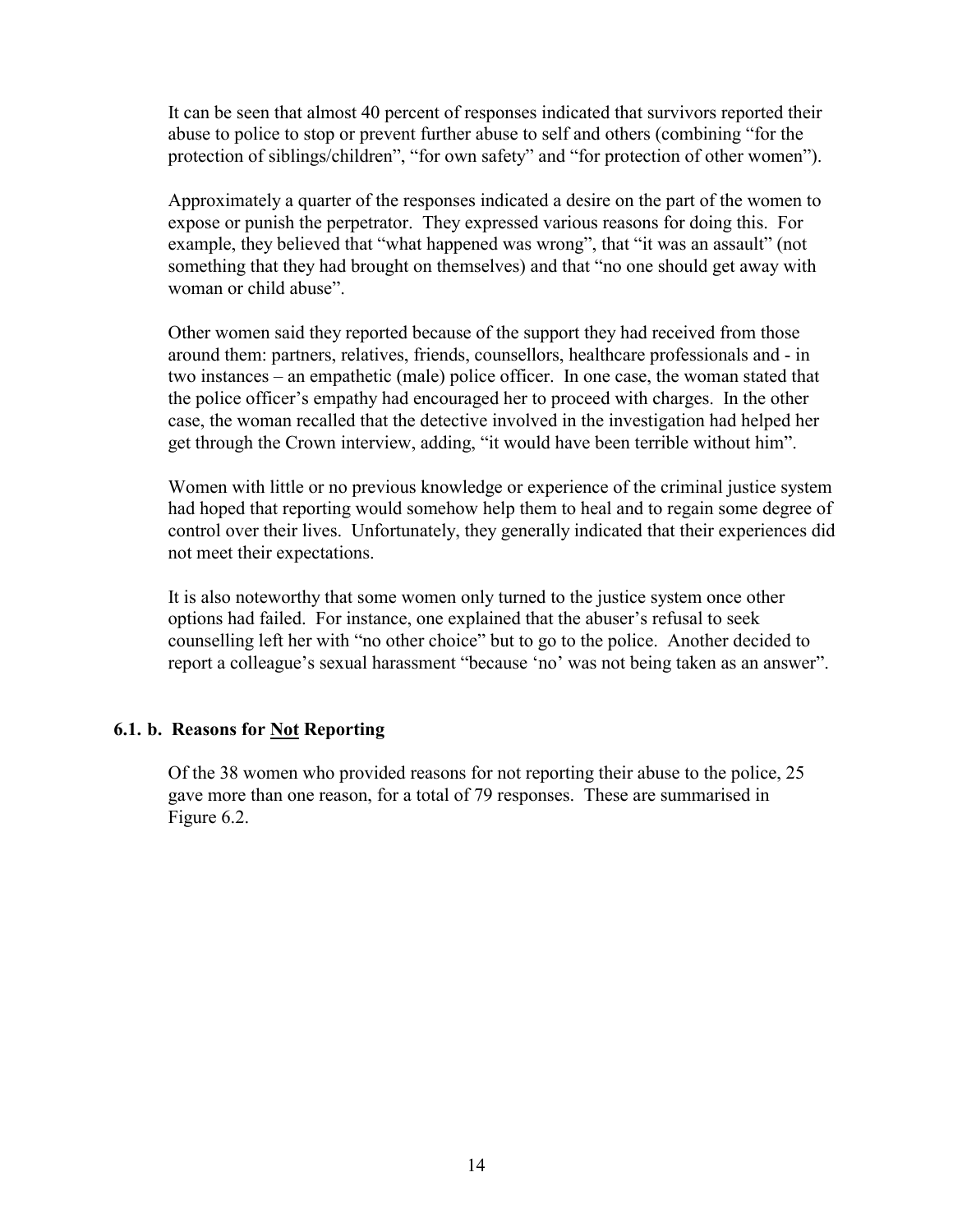### **FIGURE 6.2**

<span id="page-16-0"></span>

Some women did not report because they were afraid of their abuser and – as one of them put it - "frightened into silence". For example, a woman who was repeatedly abused by her stepfather recalled that he had threatened to kill her, her mother and her siblings if she ever told "the secret" to anyone.

Others decided against reporting because of pressure from their families. A woman who had been trying to report her experience of child sexual abuse since the age of 13 recalled her family's persistent denial and insistence that she "not tell". It is only as an adult with children of her own that she reported the abuse for the protection of her children and the children of others.

However, the most frequently mentioned reasons for not reporting are related to the women's past experiences or current beliefs concerning criminal justice responses to sexual assault cases.

Based on their own negative experiences with the system or those of other women they knew, some respondents feared that they would not be believed or taken seriously by the police or the courts.<sup>8</sup> For instance, women who were abused by a respected or influential man in their community feared that their word would not be taken over his. Similarly, a woman of Indonesian descent did not report her assault because she felt that systemic racism would prevent "anyone believing the story of a dirty Indian over that of a nice white boy".

Women also feared that they would somehow be blamed for the assault. This was the case for a woman who was sexually assaulted after a party, as she had had a few drinks and had accepted a ride home from the man who assaulted her.

 $\overline{\phantom{0}}$ 

<sup>&</sup>lt;sup>8</sup> For an analysis of the factors that police officers take into account in their assessment and decisions of how to proceed with reports of rape/sexual assault, see Rose, V. M. and S. C. Randall (1982) or Kersteller, W. A. and B. Van Winkle (1990).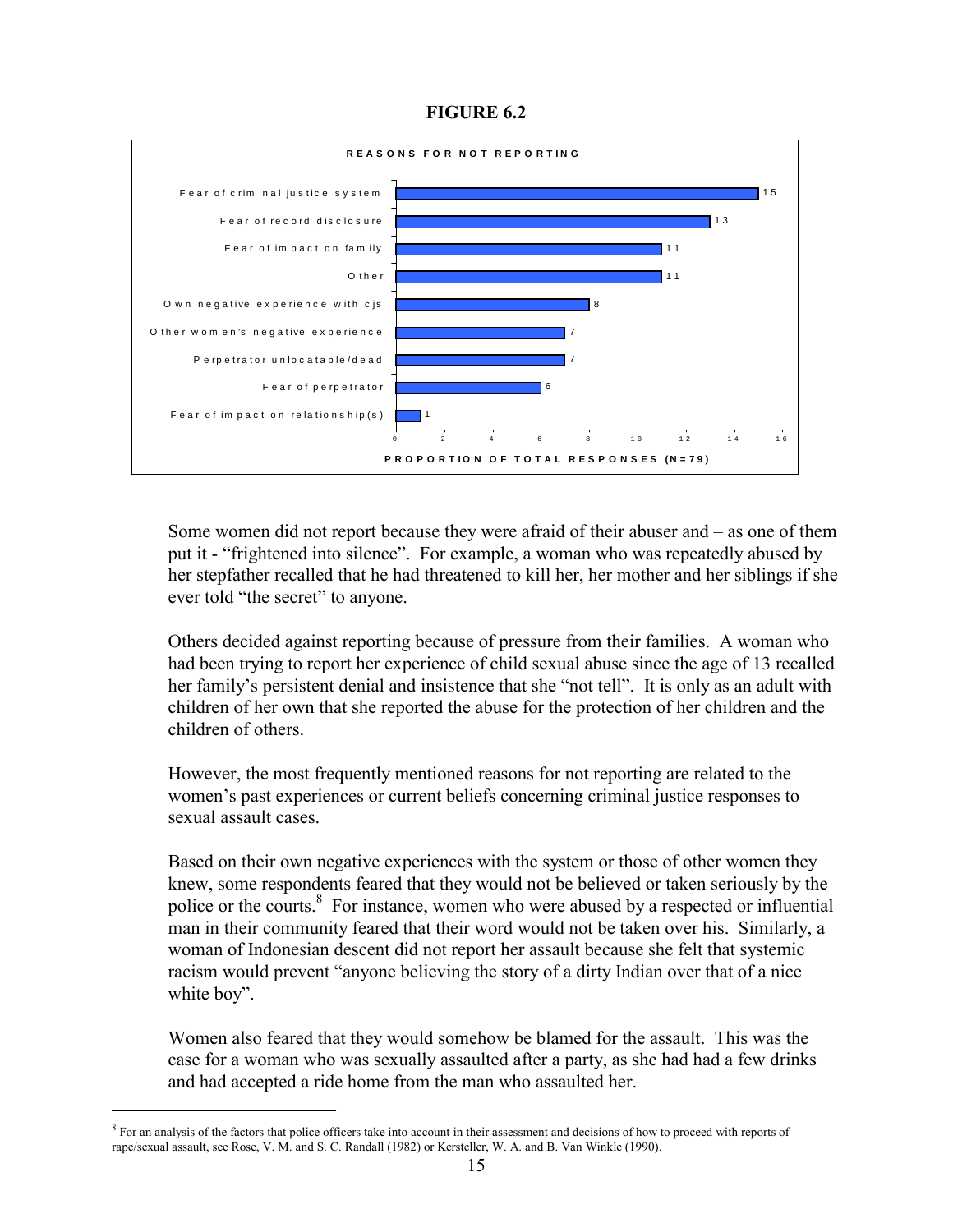These findings are consistent with the findings of other studies. Lizotte (1985) found that unlike the victims of non-sexual assault, "victims of rape have a tendency to only report to the police when the probability of conviction is high. And they tend not to report when it is low". He relates this finding to what he calls the "trauma of the conviction process". Tomlinson (1999) calls this trauma "secondary victimization".10 However, Tomlinson points out that "it is important to the discussion of secondary victimization to acknowledge survivors need not have experience with or even know someone who has had experience with secondary victimization in order for it to have an influence on their decision to report. Equally influential in the reporting decision are survivors' perceptions or anticipation of secondary victimization by helping professionals."<sup>11</sup> Tomlinson argues that the majority of factors that limit police reporting, including the trauma of the conviction process, stem directly from rape myths that are deeply embedded in our general culture.<sup>12</sup>

Concern over the possibility of record disclosure was also a major reason for not reporting. Women said that they were unwilling to risk being re-victimised by "being put under the microscope during the trial", by having their personal life exposed in front of their abuser and others, or by having their personal information used against them.

 $\overline{\phantom{0}}$ 

<sup>&</sup>lt;sup>9</sup> Lizotte, A. J. "The Uniqueness of Rape: Reporting Assaultive Violence to the Police." Crime and Delinquency, Vol. 31, No. 2 (1985), p. 18. <sup>10</sup> Tomlinson, D. Police-reporting Decisions of Sexual Assault Survivors: An Exploration of Influential Factors. Calgary: Calgary Communities Against Sexual Assault, (1999), p. 5.

 $11$  Ibid, p. 5.

<sup>12</sup> Ibid, p. 86.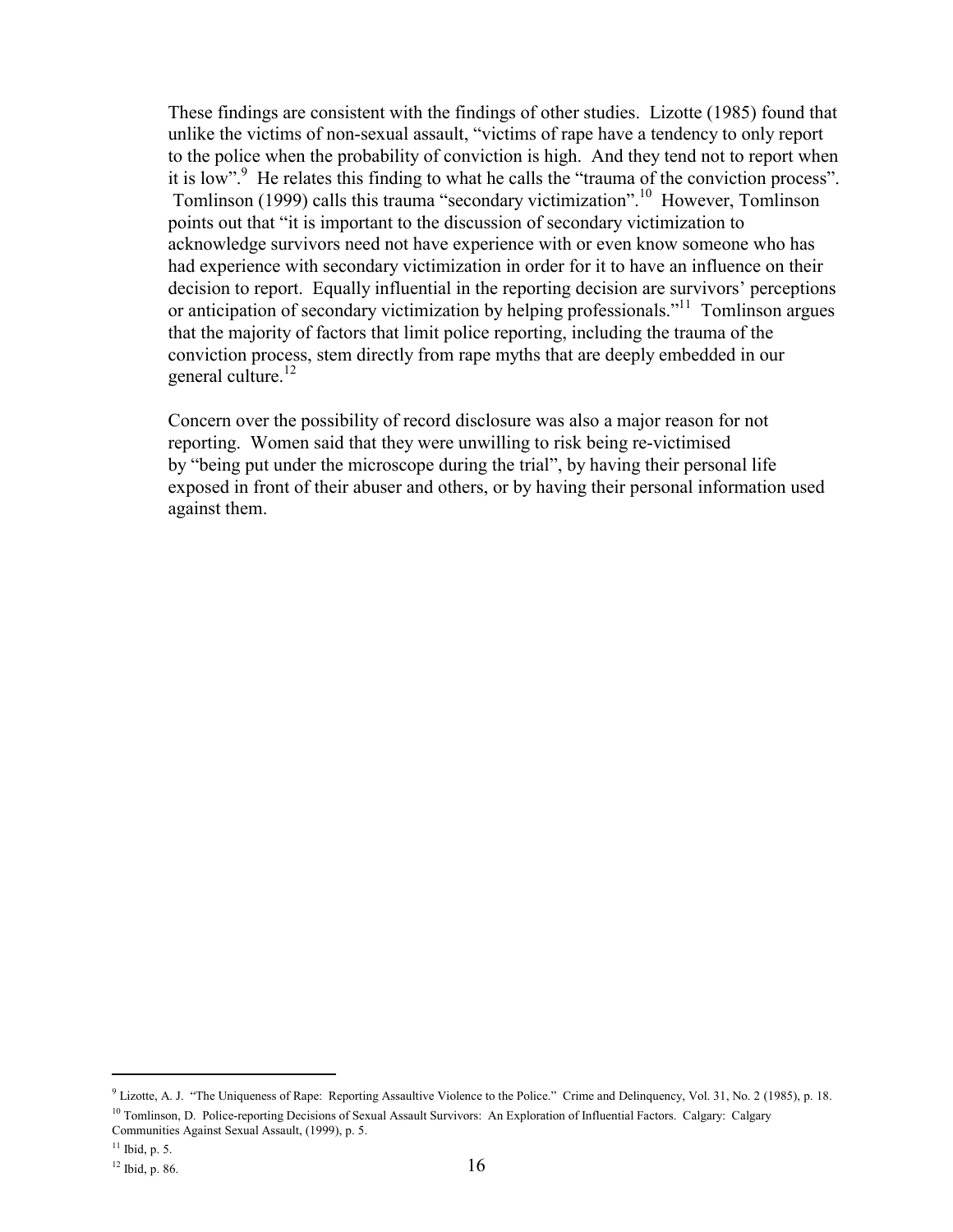## <span id="page-18-0"></span>**7.0 WOMEN'S AWARENESS OF THE POSSIBILITY OF RECORD DISCLOSURE**

The survey respondents were asked if they had been aware of the possibility of record disclosure before they made their decision whether or not to report. Of the 101 women who responded to this question, over a third (40) said that they were not. In fact, two women only learned about the possibility of record disclosure "in court".

The (61) women who were aware of the possibility of record disclosure were asked how they found out about it. Some of the women provided more than one response, for a total of 85 responses. Table 7.1 indicates that the most frequent source of information was the women's centres (37), followed by the media (21) and, to a lesser extent, other women (13).

### **TABLE 7.1 INFORMATION SOURCE ON POSSIBILITY OF RECORD DISCLOSURE**

| <b>INFORMATION SOURCE</b>  | <b>NUMBER</b> |
|----------------------------|---------------|
| From women's centre        | 37            |
| From media                 | 21            |
| From other women           | 13            |
| Other                      | 12            |
| During investigation/court |               |
| Fotal                      |               |

The same 61 women were asked about the type(s) of information they were most worried about being disclosed. The women who answered this question provided a total of 79 responses. These are presented in Figure 7.1.



**FIGURE 7.1**

The most frequent, single response to the question concerning the type of information disclosed was "any personal information". Most of the other responses were related to information concerning the problems or issues stemming from their experiences of sexual abuse, including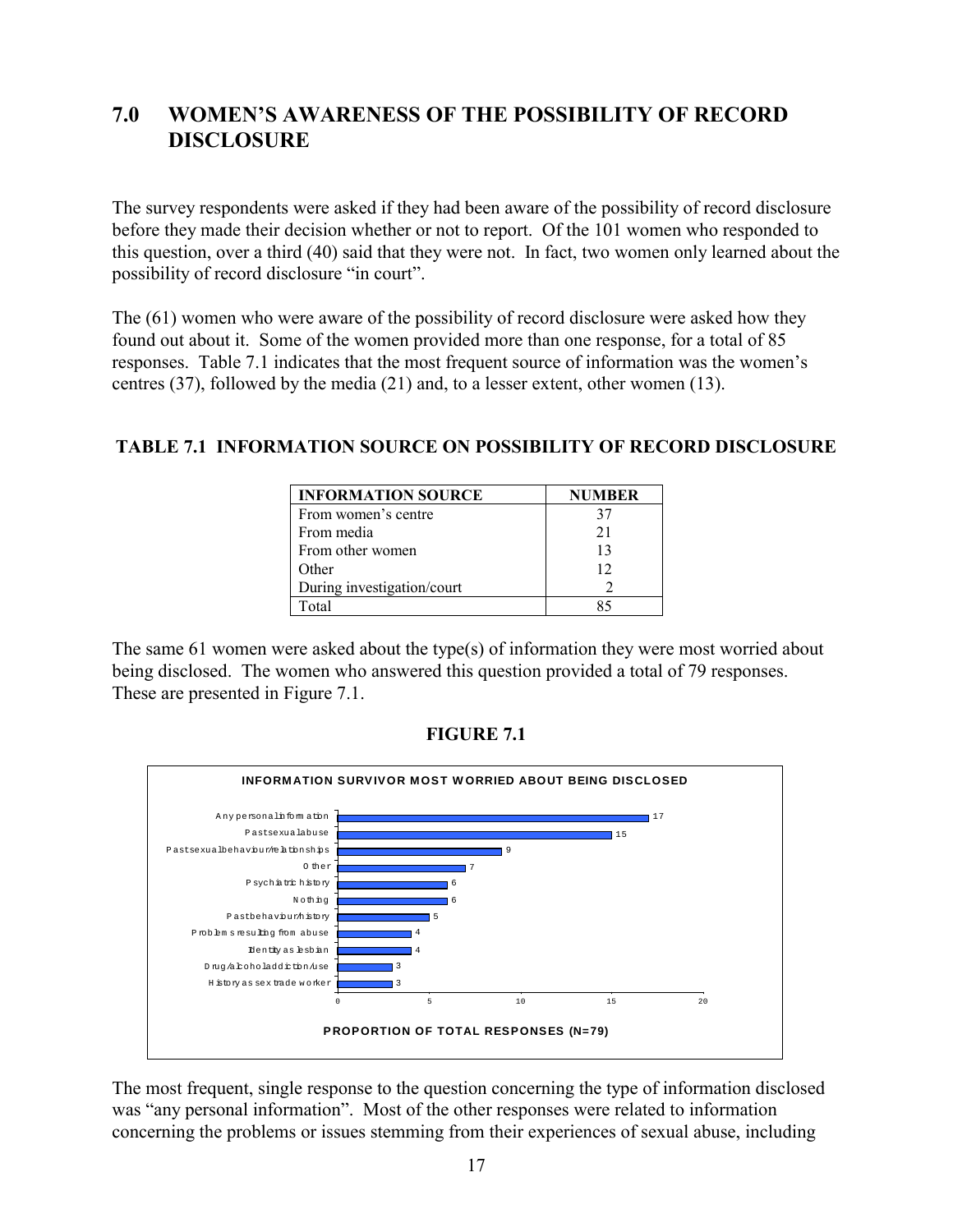their past sexual behaviour or relationships, drug and/or alcohol addictions, psychiatric histories and histories as sex trade workers.

Further, some women feared that their experiences of abuse or other personal information such as their sexual orientation would be revealed to members of their families or others close to them. Only six women indicated that they had no concerns about their records being disclosed. These women recalled being so angry over what happened or so concerned for their own safety or the safety of others following the abuse that the possibility of record disclosure became secondary.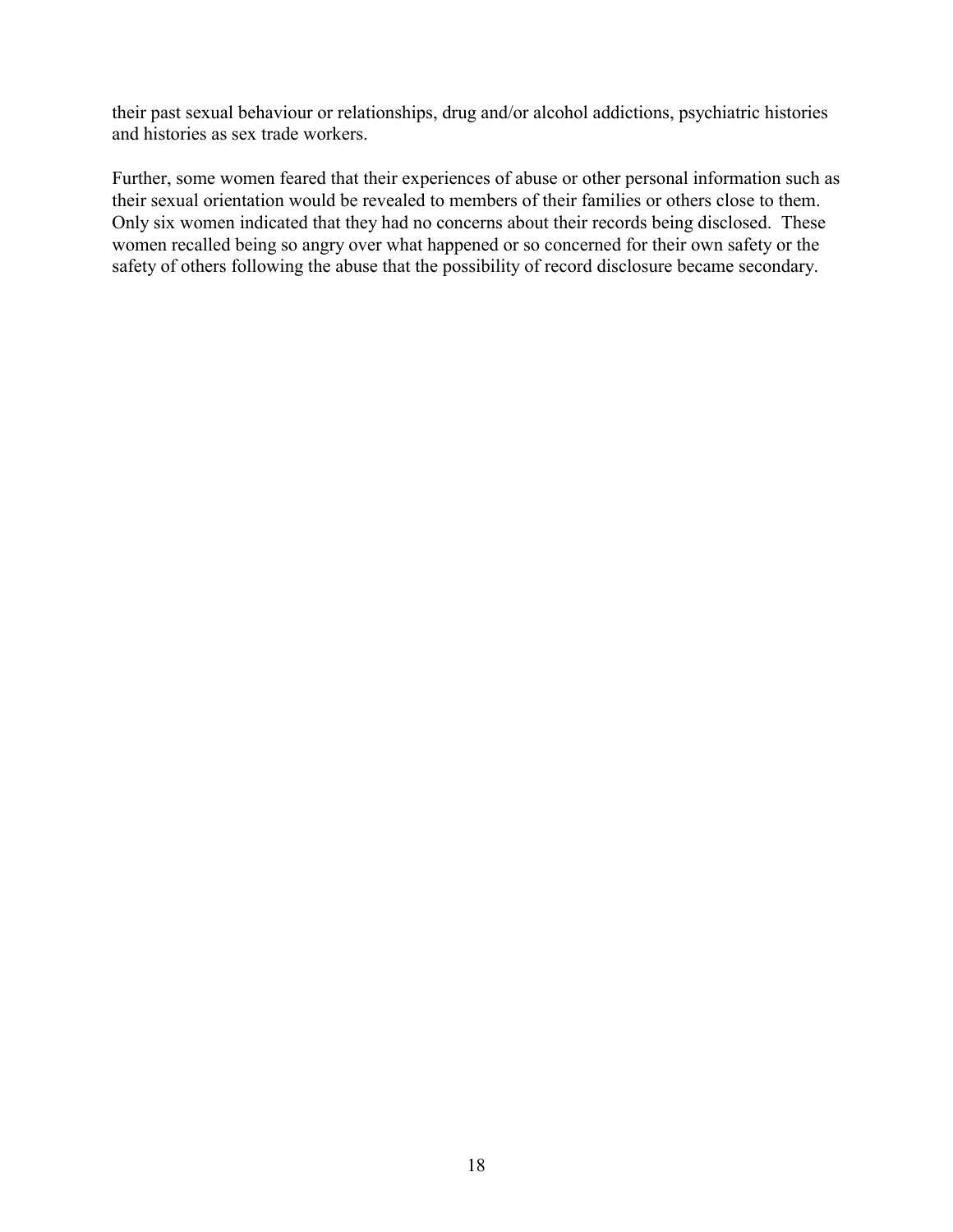## <span id="page-20-0"></span>**8.0 ATTEMPTS TO ACCESS PERSONAL RECORDS**

Of the 64 survivors who reported their abuse to the police, 54 provided information on whether or not there had been an attempt to access their personal records.<sup>13</sup> As shown in Table 8.1, over a third of these women (19) responded in the affirmative. It should also be noted that close to a fifth (10) indicated that they did not know.

| <b>REQUEST</b> | <b>NUMBER</b> |
|----------------|---------------|
| No             | 25            |
| Yes            | 19            |
| Don't know     | 10            |
| Total          | 54            |

In the 19 cases where there was an attempt to access personal records, 10 women reported that only one type of record was requested while the other 9 named more than one, for a total of 35 responses. As shown in Figure 8.1, counselling records were the most frequently sought (13), followed by medical records (9).



#### **FIGURE 8.1**

Table 8.2 indicates that the records were requested by the defence in almost three-quarters (14) of the cases.

 $\overline{a}$ 

<sup>&</sup>lt;sup>13</sup> In sexual assault cases, the accused may seek personal records about the complainant from third parties, i.e. therapists, doctors, employers and others, in an effort to find information to use in his defense. These records are generally not part of the evidence the crown would be relying on to prove the assault; they are held by the parties that created the records.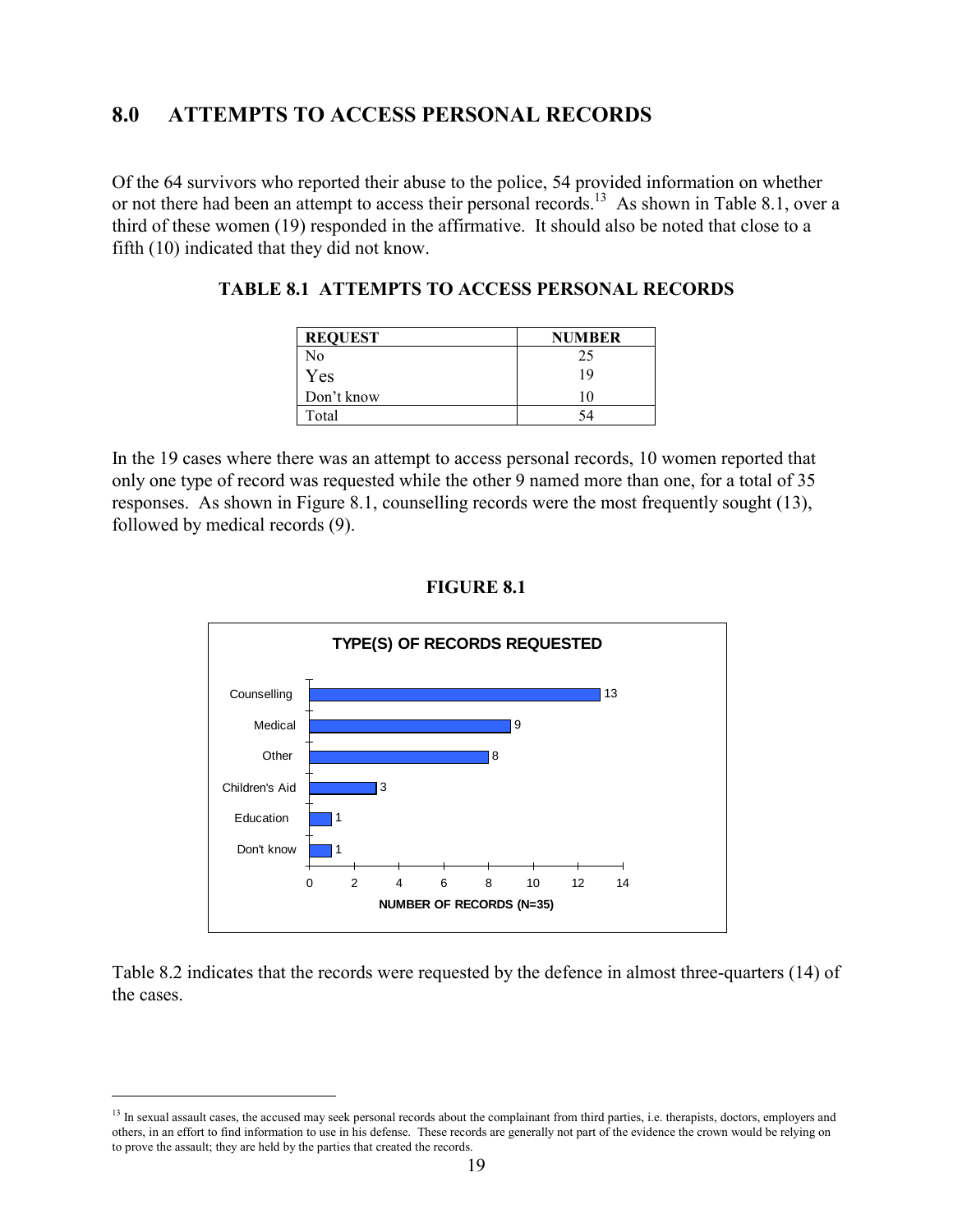|  |  | <b>TABLE 8.2 RECORD REQUESTOR</b> |
|--|--|-----------------------------------|
|--|--|-----------------------------------|

| <b>REQUESTOR</b> | NUMBER |
|------------------|--------|
| Defence lawyer   | 14     |
| Other            |        |
| Police           |        |
| Crown attorney   |        |
| Total            |        |

<span id="page-21-0"></span>As shown by Table 8.3, women's confidential records were released in almost three-quarters (13) of the cases in which access was sought. It should also be noted that one woman did not know whether or not her records had been released. Another did not respond to the question.

| <b>RELEASE</b> | NUMBER |
|----------------|--------|
| Yes            | 13     |
| N٥             |        |
| Don't know     |        |
| Total          |        |

### **TABLE 8.3 RECORD RELEASE**

Table 8.4 indicates that the women's confidential records were released to the defence in 9 of the 13 cases in which access was granted.

| <b>RECIPIENT</b> | NUMBER |
|------------------|--------|
| Defence          |        |
| Crown attorney   |        |
| Police           |        |
| Other            |        |
| Total            |        |

### **TABLE 8.4 RECORD RECIPIENT**

Only one woman reported that the records had been used specifically for her benefit - that is, to obtain compensation. Another said that the prosecution had used her records during the trial "to tell her story", adding that the defence had used the same records to develop questions to discredit her. In fact, most of the women said that their records had been used in this way.

Women whose records had been released to the defence reported feeling re-victimised, violated and betrayed by the justice system and sometimes by the record holder for divulging them. For instance, a woman who thought that justice personnel had taken her records in confidence felt betrayed when they were released to the defence. This feeling was enhanced when her selfrepresented abuser used them to discredit her in court.

Another woman reported that her self-represented abuser found her address on the police file, enabling him to intimidate her during the trial. Her experience highlights the importance of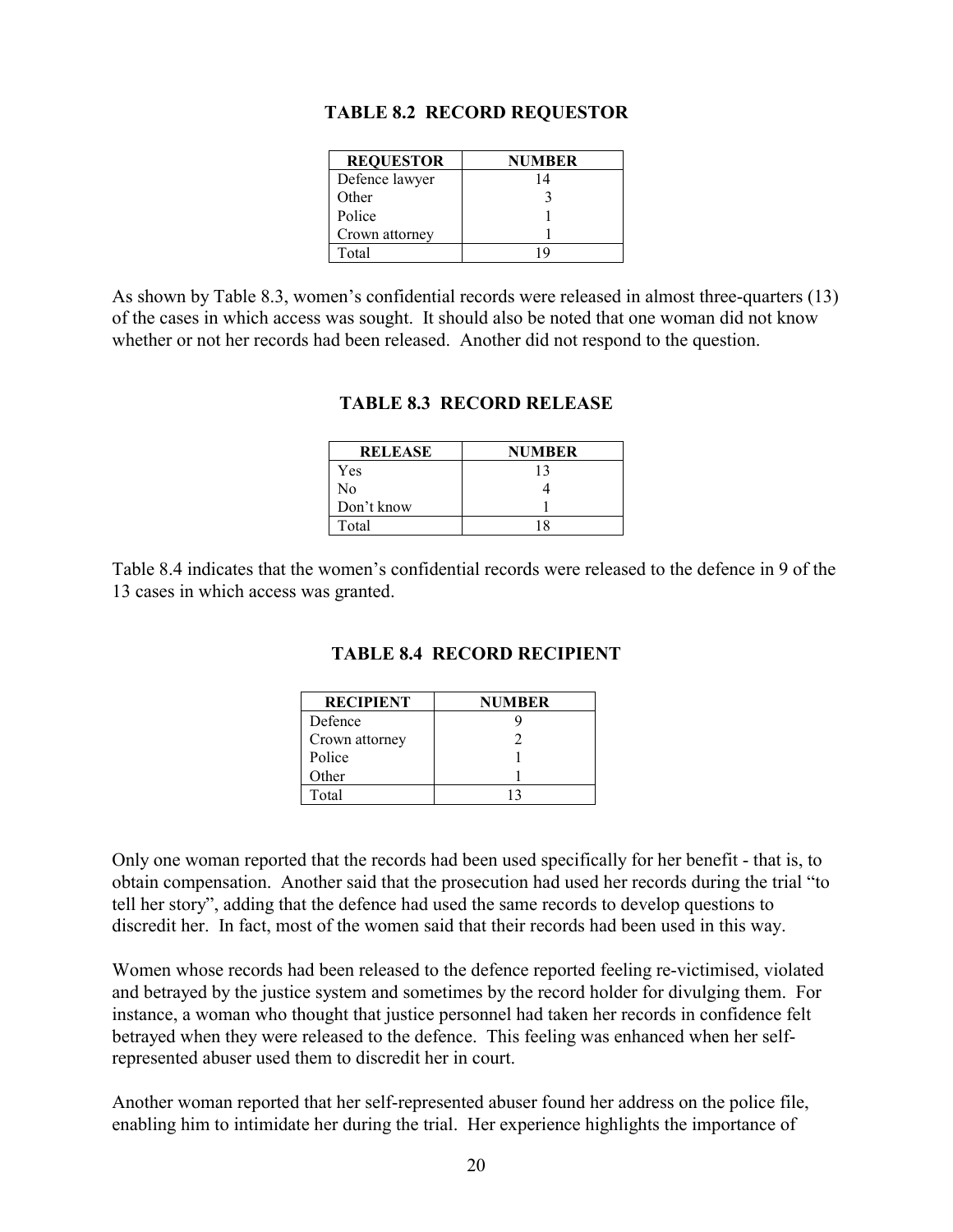ensuring that any personal information that is disclosed to a third party does not compromise the woman's safety.

Given their experiences, it is hardly surprising that many of the women interviewed question the legitimacy and fairness of allowing the defence – or anyone else – to access their personal records. In one woman's words: "My own personal thoughts and feelings are not relevant to anyone else but me. They are not evidence."

Nor is it surprising that many women feel that the system is "on the side of the accused", to the detriment of sexual assault survivors. This perception is based on a number of observations, including the fact that their personal records can be accessed while the defendant's cannot<sup>14</sup>, and the fact that they can be forced to answer questions on their past behaviour while the defendant is under no obligation to testify.

÷,

<sup>&</sup>lt;sup>14</sup> As a general rule, the defendant's criminal history can only be considered at the time of sentencing.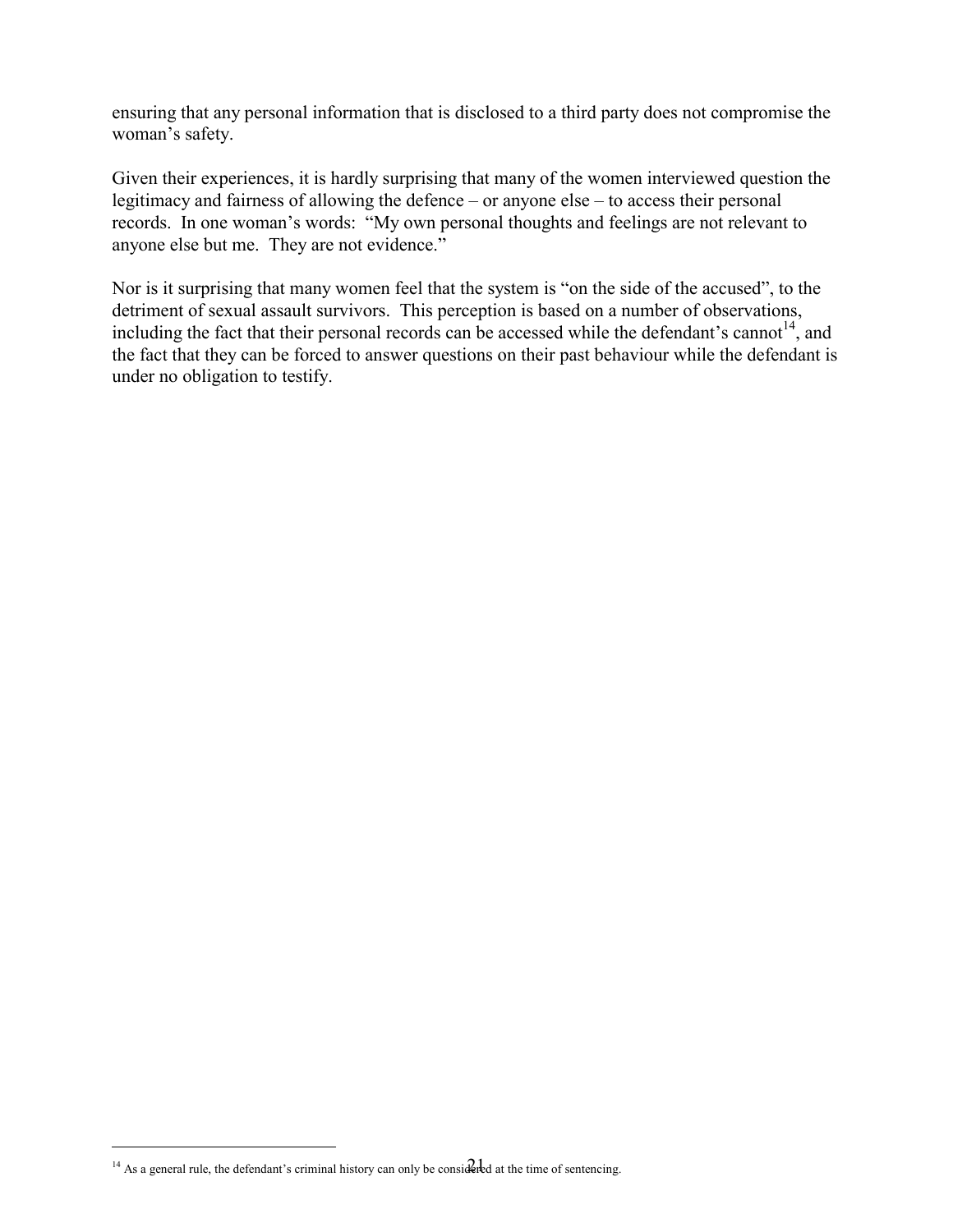## <span id="page-23-0"></span>**9.0 IMPACT OF RECORD DISCLOSURE ON THE COUNSELLING RELATIONSHIP**

It is important to emphasise that the possibility of record disclosure can impact on the women's decision to seek counselling and on the nature of the counselling relationship. As one respondent put it: "(the counsellor's office) is no longer a safe, confidential space". As a result, some of the women who reported their abuse to the police decided to postpone or to discontinue their counselling sessions until after the criminal proceedings.

Women who stayed in counselling attributed their decision to the fact that their counsellor did not record any personal information, or their belief that she would not disclose any information that she did record to a third party. Nonetheless, a woman recalled that she remained cautious about what she discussed during the sessions for some time, delaying the establishment of a trusting relationship with her counsellor.

As another woman pointed out, concerns over possible record disclosure can also limit the range of resources available to survivors who are unwilling to use programs and services that record personal information.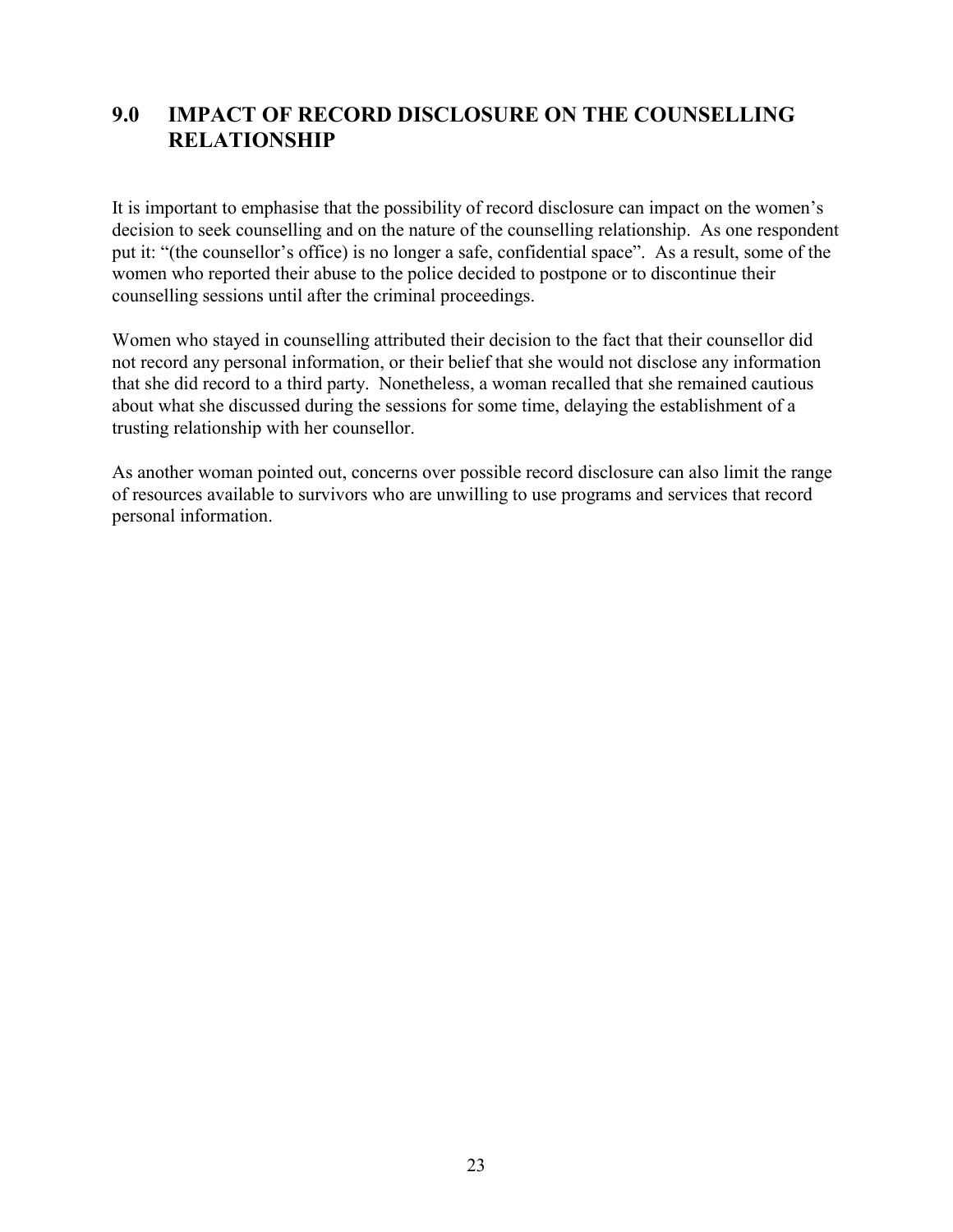## <span id="page-24-0"></span>**10.0 WHAT WOMEN WOULD CHANGE IN HOW THE CRIMINAL JUSTICE SYSTEM HANDLES SEXUAL ASSAULT CASES**

Women who decided to report their abuse to the police had certain expectations of the criminal justice system. As previously stated, however, their experiences generally differed from those expectations. For instance:

- women who had hoped to regain a measure of control over their lives realised that control rested with the police and the prosecutor, both of whom decide whether or not the case is "good enough to proceed" and whether or not to drop the charges;
- women who had hoped to voice their experiences and to be heard felt that the courts had not necessarily allowed them to do that, imposing limitations on what they could say;
- women who had wanted the perpetrator to "own" what he did to them noted that they "didn't even get a chance to say anything to the rapist", to say "you did this to me";
- women who wanted sentences to reflect the seriousness of sexual abuse thought that abusers received lighter sentences than those convicted of property offences.

Women who have been through the criminal justice process describe it as "cruel", "cold and uncaring" and "hard on them". As one woman said: "it doesn't make anything easier if you go to court". According to another, women who decide to report their abuse must be sure that they are "emotionally strong enough to go to court and face the accusation of their perpetrator and sometimes the public".

One respondent argued that: "Most women who do report, do it for the same reasons that I did: to stop the abuser. They don't want to have to go through the court system to do that." As a result, some women said that there should be another way for them to come forward with their stories. One suggested an alternative mechanism that would allow women to document their abuse and to confront their abuser in the presence of a police officer and a social worker (to guarantee their physical and emotional safety).

All of the women who participated in the survey were asked what they would change in how the criminal justice system handles sexual abuse cases. The 99 women who responded to this question provided a total of 296 responses. These are summarised in Figure 10.1.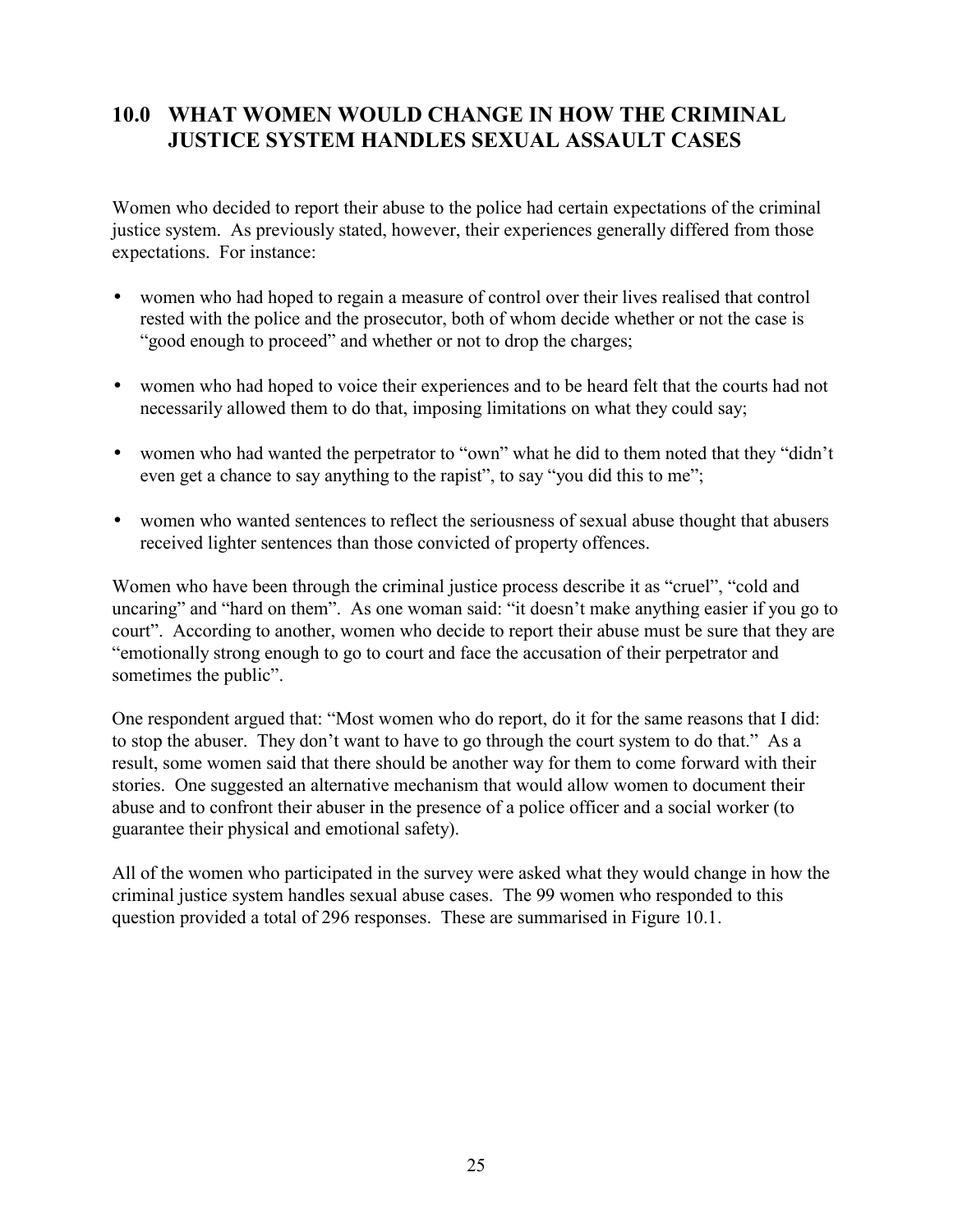**FIGURE 10.1**

<span id="page-25-0"></span>

Six of the women were brief and to the point, arguing that the criminal justice system needs "a complete overhaul" in relation to the way it handles sexual assault. As the women expressed it: "It's not one thing, it's the whole thing." "It's a wealthy old boys' club. It's not working for women." "The criminal justice system should be updated to meet the needs of all, not only men." "(It) should stop being a man's institution and be a people's place to find justice."

The rest of the women identified a number of specific areas where they felt that changes to the system could be made. Most of the suggestions concerned how criminal justice system personnel as well as social workers and healthcare professionals could better deal with women as survivors, victims and/or witnesses in sexual assault cases.

- They felt that those working with sexual assault survivors both in and out of the criminal justice system - need to *be more sensitive* to survivors' realities and needs. As one woman said: "I wish they could know how it feels (to be sexually assaulted)… They need to understand the real experiences."
- Women emphasised the need to *stop blaming the victim*. In two of the women's terms: "We are made to feel responsible for the perpetrator's behaviour and then blamed for the sexual assault happening to us." "Women don't ask to be raped. They should not be treated as though they were wrong… They were the ones who were wronged."

Similarly, a woman who was repeatedly raped by her husband contends that she was blamed because she stayed with him as long as she did. Another woman who was sexually assaulted by a stranger contends that she was blamed for "being there" and for what she was wearing.

In addition to being blamed for the abuse, women can also be blamed for reporting it. For instance, a young woman who was sexually assaulted by a fellow student said that both her male and female classmates verbally abused her when she decided to report it: "There is no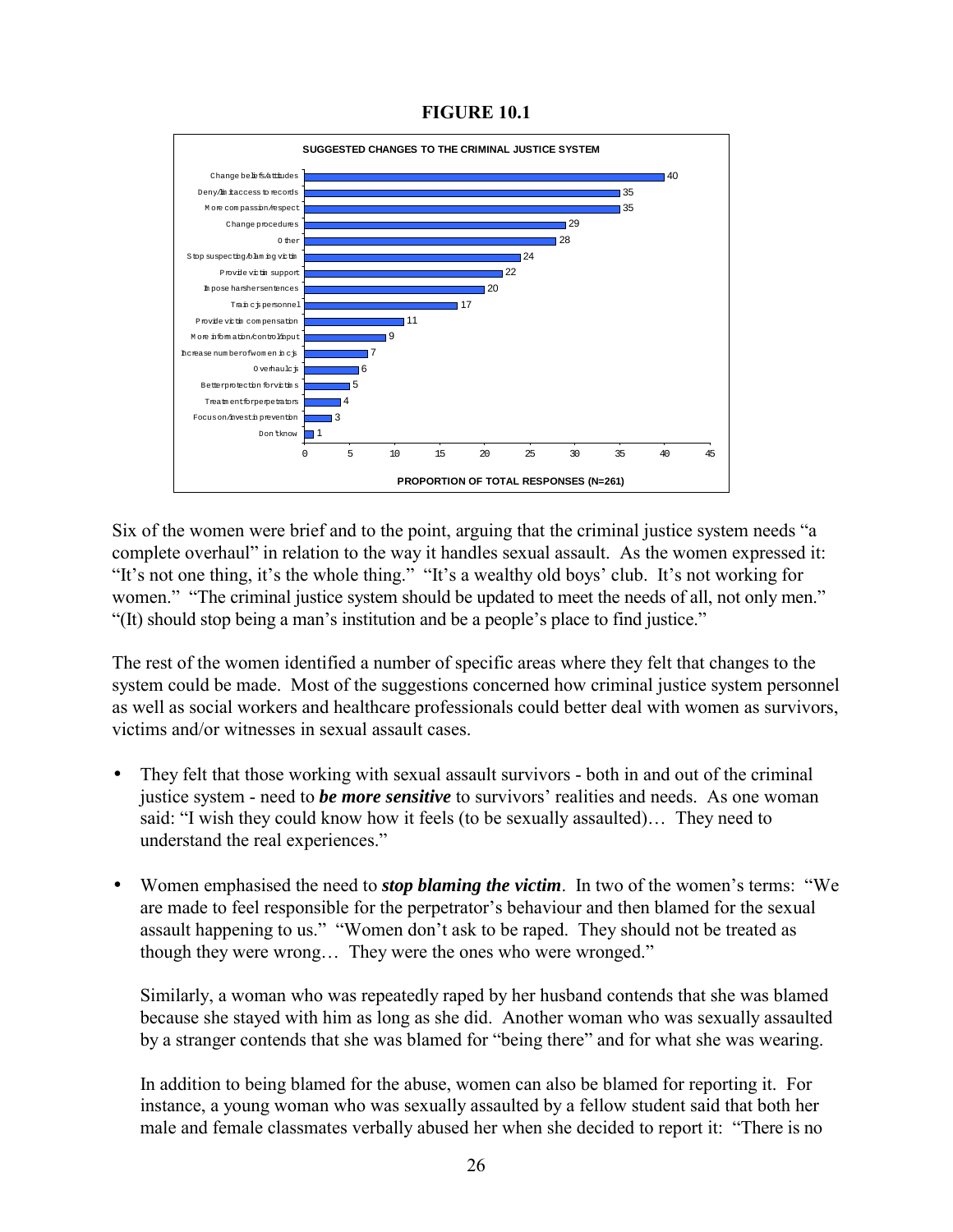way that I was made to feel that I did the right thing. As long as there was no charge they supported me but as soon as I went to the police and made it public, I was the bitch for treating my perpetrator so mean."

• Accordingly, they would *provide training* to everyone working in the criminal justice system to enhance their awareness of and sensitivity to the issues related to violence against women. They hoped that such training would encourage justice personnel to treat survivors with more compassion and respect rather than suspicion and blame.

A woman of colour argued that police officers can be "very racist against people from different cultures" and would also offer training in this area.

- They would *provide women with legal support* to guide them through the process, particularly in disclosure cases.
- They would *ensure that women are able to access emotional support* from the time of the assault and at all stages of the legal proceedings. Many mentioned how helpful it had been to talk to women who had been through the same experiences - and to have the opportunity to help others by sharing their own experiences with them.
- A few women would *impose harsher sentences* based on their belief that sexual abusers are getting more lenient sentences than perpetrators of less serious offences. As one woman put it: "They invade our bodies and don't get as much time as (for) theft. This sends a message that it is not as bad a crime".
- They would *deny access to personal records* without the woman's consent. In one respondent's words: "it is an incredible way of keeping women silent". It is also perceived as unfair that the victim in a sexual assault case can be forced to take the stand and - in one woman's words – "be attacked" when the accused does not have to testify.
- Given women's often difficult economic circumstances, they would also *provide compensation* for transportation costs, lost wages due to court appearances or their inability to work, and counselling services of their choice.
- They would *provide women with more information* from the outset on the criminal justice process and how it operates, so that they know what to expect and can make an informed decision on whether or not to proceed with charges. A woman who reported under pressure from hospital staff said that she had no knowledge of what she was putting into motion, what would happen next or what her other options were.
- A woman whose abuser left the country after being released on bail would *involve women in bail hearings* so that they can provide the judge with an account of what happened and their opinion on the likelihood of the accused appearing in court.
- They would *increase the woman's involvement and control* in the criminal proceedings by seeking her input in key decisions. For instance, it was suggested that plea-bargaining should only be allowed with the victim's consent.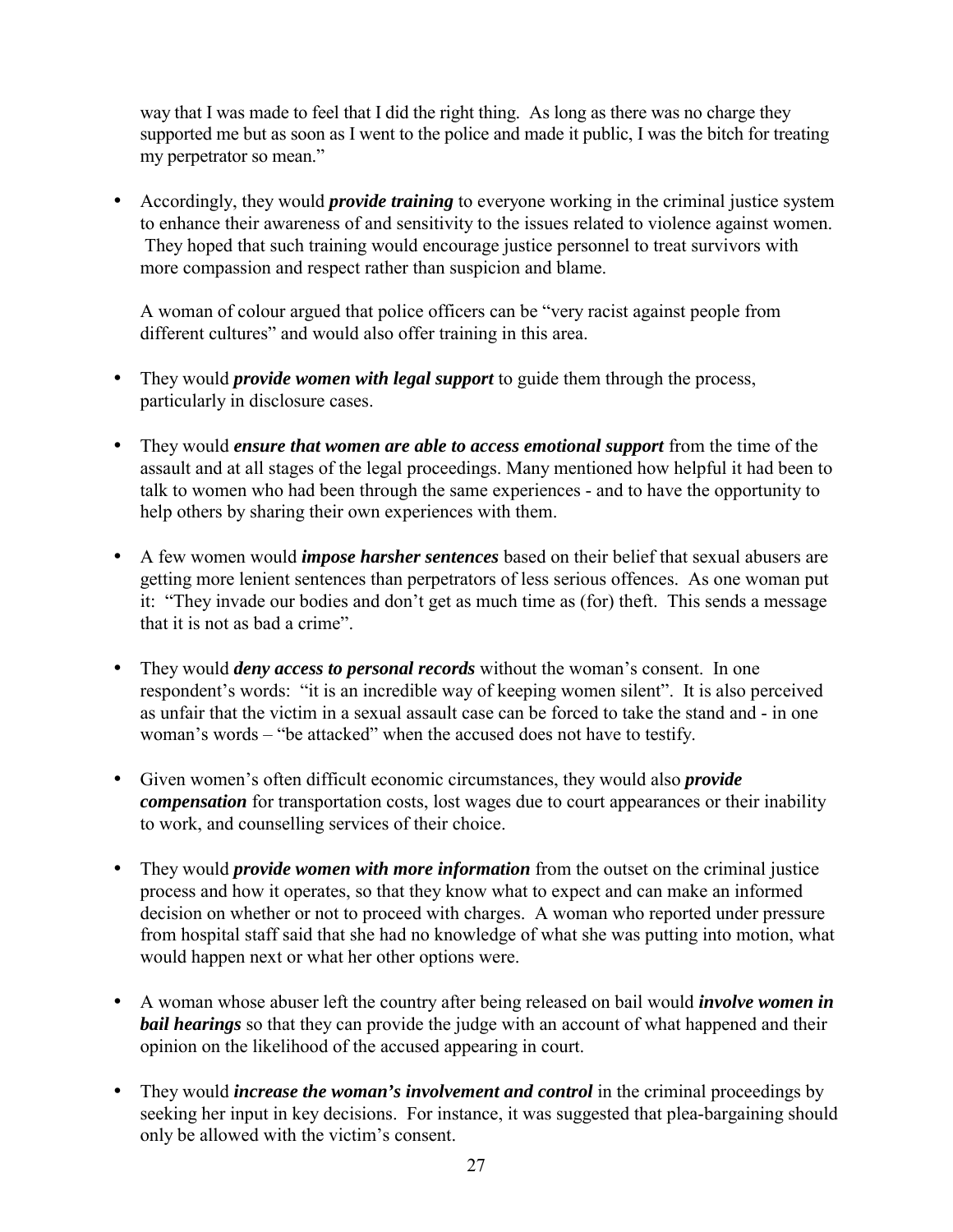- They would *make it easier to talk about the assault* "in a safe place and in a safe way". Women suggested a number of possible strategies for doing this, including the following:
	- guaranteeing women's privacy by closing courtrooms to the public and granting publication bans;
	- allowing women to testify in chambers, "away from the defendant";
	- stopping defendants who are self-represented from questioning the victim;
	- increasing the number of female police officers and judges "so that women can feel more comfortable" during the police interrogation and in court;
	- in the case of child witnesses, one woman suggested that "judges should speak personally to children at their level".
- They would *speed up the process* by limiting the number of adjournments and postponements. From the women's perspective, delays indicate that the courts do not consider sexual assault cases to be a priority. They are also seen as decreasing the likelihood of obtaining a conviction.

Women also argued that "delays can wear you down". In fact, one woman stated that she may have supported "a plea-bargain" because of this. Another described the difficulty of dealing with delays in these words: "Waiting for the court to decide whether you were raped or not is terrible. It is like being raped all over again. You have no control over what happens in the court. You are a powerless victim to the justice system, like a kid again."

- They would *make the abuser accountable* for his actions by acknowledging what he did and effecting some sort of restitution. As one woman said: "The offender should have to pay back somehow." Another added: "Women should be asked what they want from offenders."
- Others would *make abuser treatment compulsory.*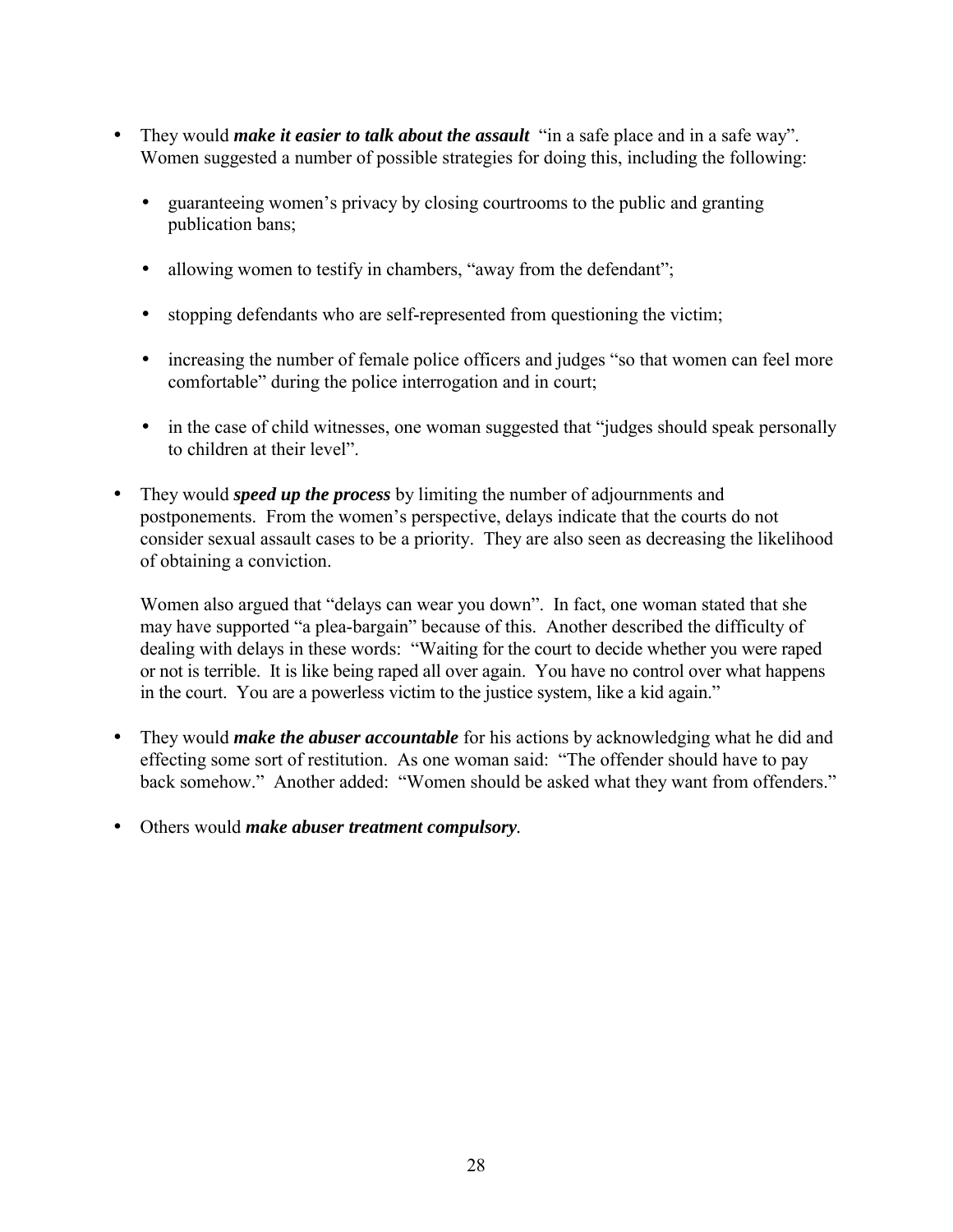# <span id="page-28-0"></span>**11.0 LOOKING BEYOND THE CRIMINAL JUSTICE SYSTEM**

The survey respondents also emphasised the need to look beyond the criminal justice system to address the root causes of sexual abuse.

- A number of women emphasised the need to *change how we socialise our children*. One argued that: "A lot of the problem is still how we raise our children, especially our male children. The old ideas about men and women are still there."
- One woman would *invest in prevention and education* "instead of waiting until it (sexual abuse) happens then spending money to find out how it was done".
- Others emphasised the need to *educate women and children* of all ages about the nature of sexual assault and where to go for help.
- Some would also *establish centres for men and boys who have been sexually abused* in order to prevent them from becoming abusers themselves. One woman noted that there are very few places where men – particularly poor men - can go for help and that waiting lists are long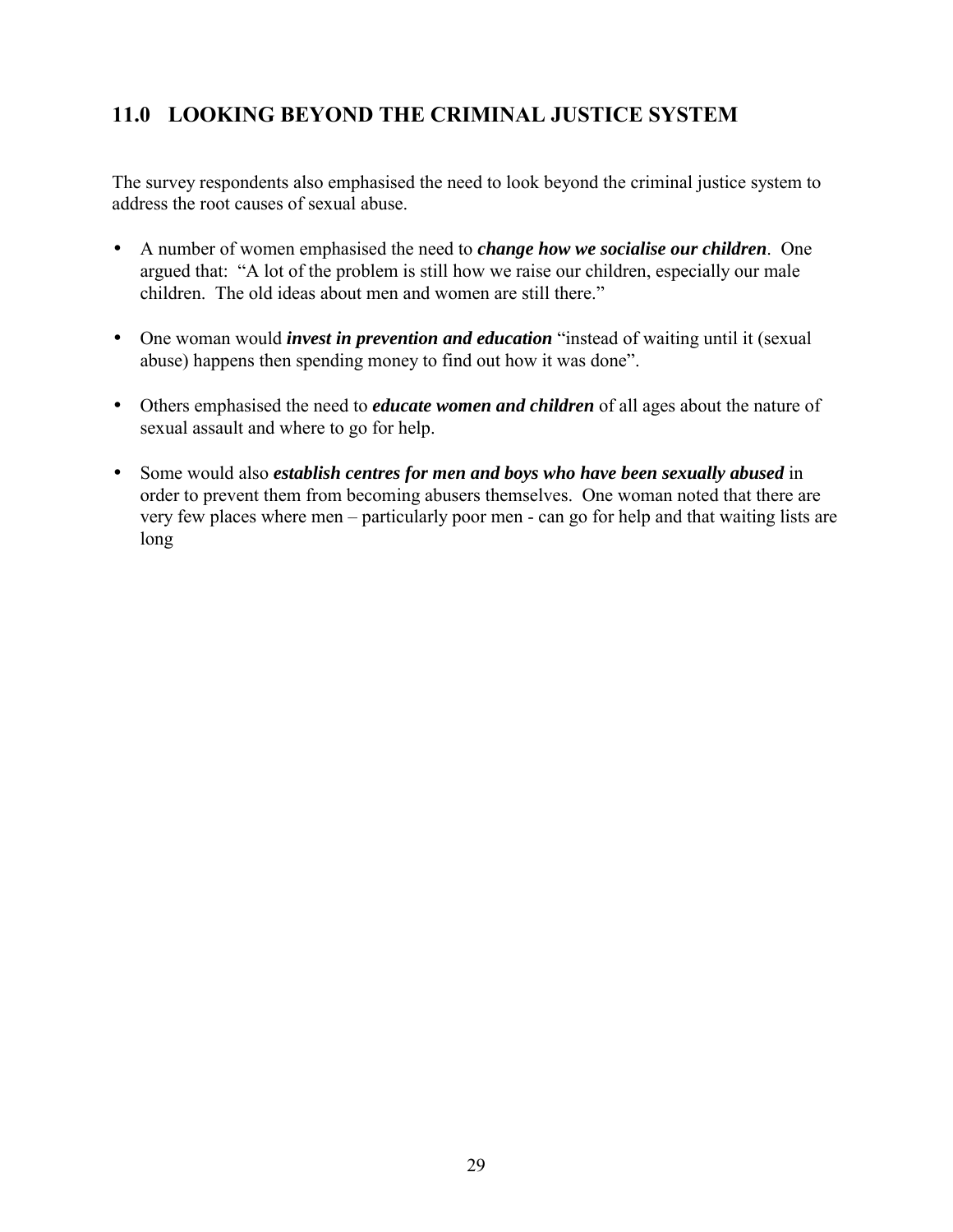# <span id="page-29-0"></span>**12.0 CONCLUDING REMARKS**

The survey results highlight a range of factors that may influence a woman's decision whether or not to report her experience(s) of sexual assault to the police. These include the women's experiences or beliefs concerning the responses of the criminal justice system to sexual assault, their definition of what happened to them, and the reactions of those around them.

Women who recognise that they have been abused seem to be more likely to report than women who minimise, are ashamed of or blame themselves for what happened. Similarly, women who are believed and validated by their partners, families and friends or by criminal justice personnel seem to be more likely to report than those who are not.

Sexual assault survivors who have been in contact with the police or courts as victims or witnesses describe many aspects of the criminal justice process - including the possible disclosure of their personal records - as a form of re-victimisation. While this may not stop them from reporting their abuse, it definitely makes it more difficult for them to do so.

The women who participated in the survey suggested a number of ways to improve current criminal justice responses to sexual assault. The very few positive experiences described by the women who reported their abuse to the police are proof that greater sensitivity and respect on the part of criminal justice personnel can go a long way in minimising the negative experiences of survivors.

Some women also emphasised the need to look beyond the criminal justice system to address the root causes of sexual assault and to enhance societal support for reporting. As one woman put it: "When it comes to sexual crimes, denial is comfortable for everyone."

Finally, the survey results confirm the importance of continuing to involve sexual assault survivors in research to inform policy development and to monitor its implementation. As one woman suggested, "people who make the laws should sit down and talk with those who are impacted by those laws".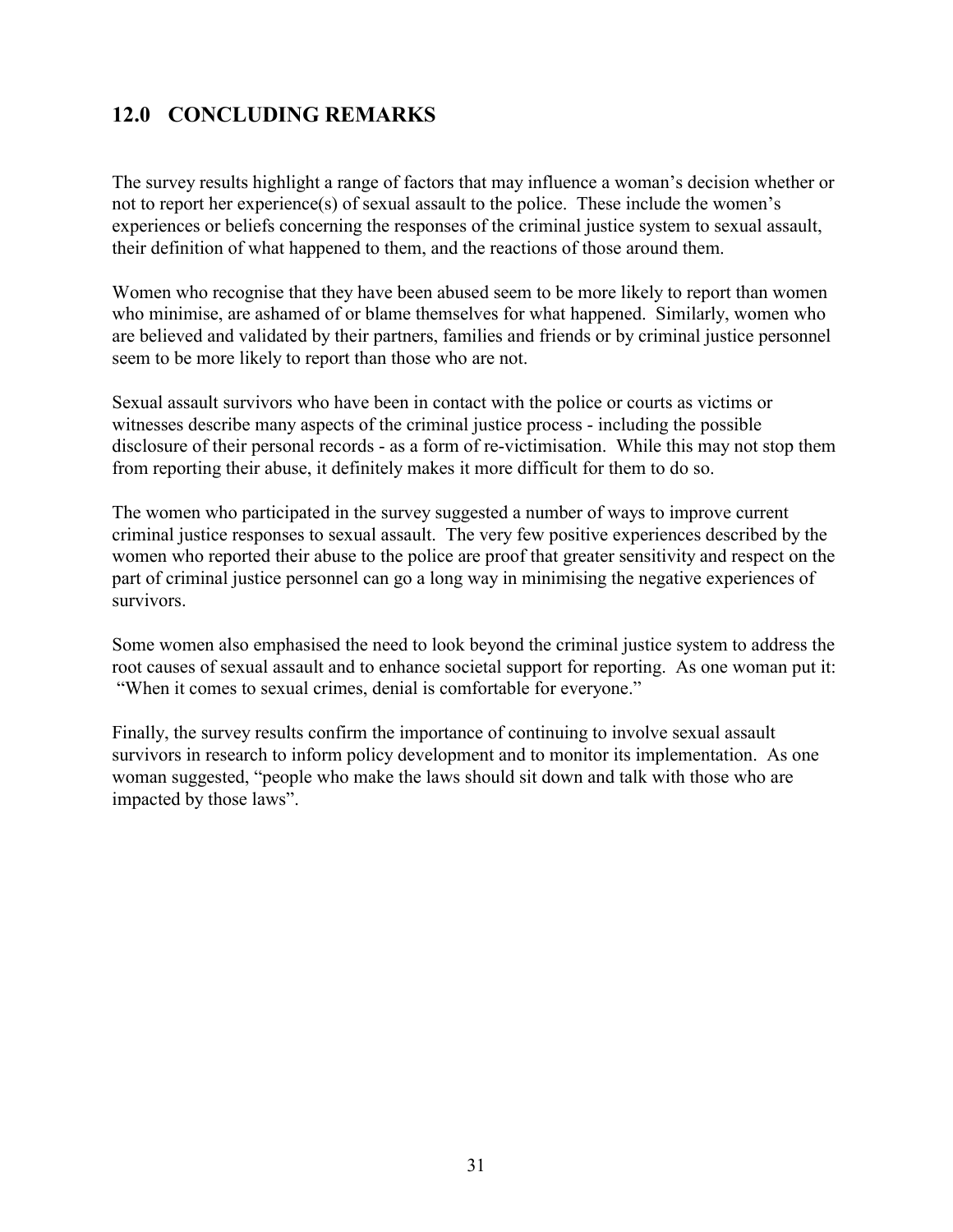## **Bibliography**

- Biaggio, M., Brownwell, A., & Watts, D. (1991). Reporting and Seeking Support by Victims of Sexual Offenses. *Journal of Offender Rehabilitation, 17*(1/2), 33-42.
- Feldman-Summers, S., & Ashworth, C. (1981). Factors Related to intentions to Report a Rape. *Journal of Social issues, 37*(4), 53-70.
- Feldman-Summers, S., & Norris, J. (1984). Differences between Rape Victims Who Report and Those Who Do Not Report to a Public Agency. *Journal of Applied Social Psychology, 14*(6), 562-573.
- Field, H. (1978). Attitudes Towards Rape: A Comparative Analysis of police, Rapists, Crisis Counsellors and Citizens. *Journal of Personality and Social Psychology, 36*(2), 156-179.
- Gartner, R., & Doob, A. (1994). Trends in Criminal Victimization: 1988-1993*. Juristat, 14*(13).
- Gunn, R., & Linden, R. (1991). Factors Affecting the Disposition of Sexual Assault Cases Before and After a Change in Sexual Assault Laws. *The Canadian Journal of Program Evaluation, 6*(1), 71-82.
- Kersteller, W., & Van Winkle, B. (1990). Who Decides? A Study of the Complainant's Decision to Prosecute in Rape Cases. *Criminal Justice and Behavior, 17*(3), 268-283.
- Lizotte, A. (1985). The Uniqueness of Rape: Reporting Assaultive Violence to the Police. *Crime and Delinquency, 31*(2), 169-190.
- McNickle, R., & Randall, S. (1982). The Impact of investigator Perceptions of Victim Legitimacy on the Processing of Rape/Sexual Assault Cases. *Symbolic Interaction, 5*(1), 23-36.
- Skelton, C., & Burkmart, B. (1980). Sexual Assault. Determinants of victim Disclosure. *Criminal Justice and Behavior, 7*(2), 229-236.
- Tomlinson, D. (1999). *Police-reporting Decisions of Sexual Assault Survivors: An Exploration of Influential Factors: Vol. Calgary: Calgary Communities Against Sexual Assault.*
- Wiener, R., Feldman Wiener, A., & Grisso, T. (1989). Empathy and Biased Assimilation of Testimonies in Cases of Alleged Rape. *Law and Human Behavior, 13*(4), 343-355.
- Yurchesyn, K., Keith, A., & Renner, K. (1992). Contrasting Perspectives on the Nature of Sexual Assault Provided by a Service for Sexual Assault Victims and by the Law Courts. *Canadian Journal of Behavioural Sciences, 24*(1), 71-85.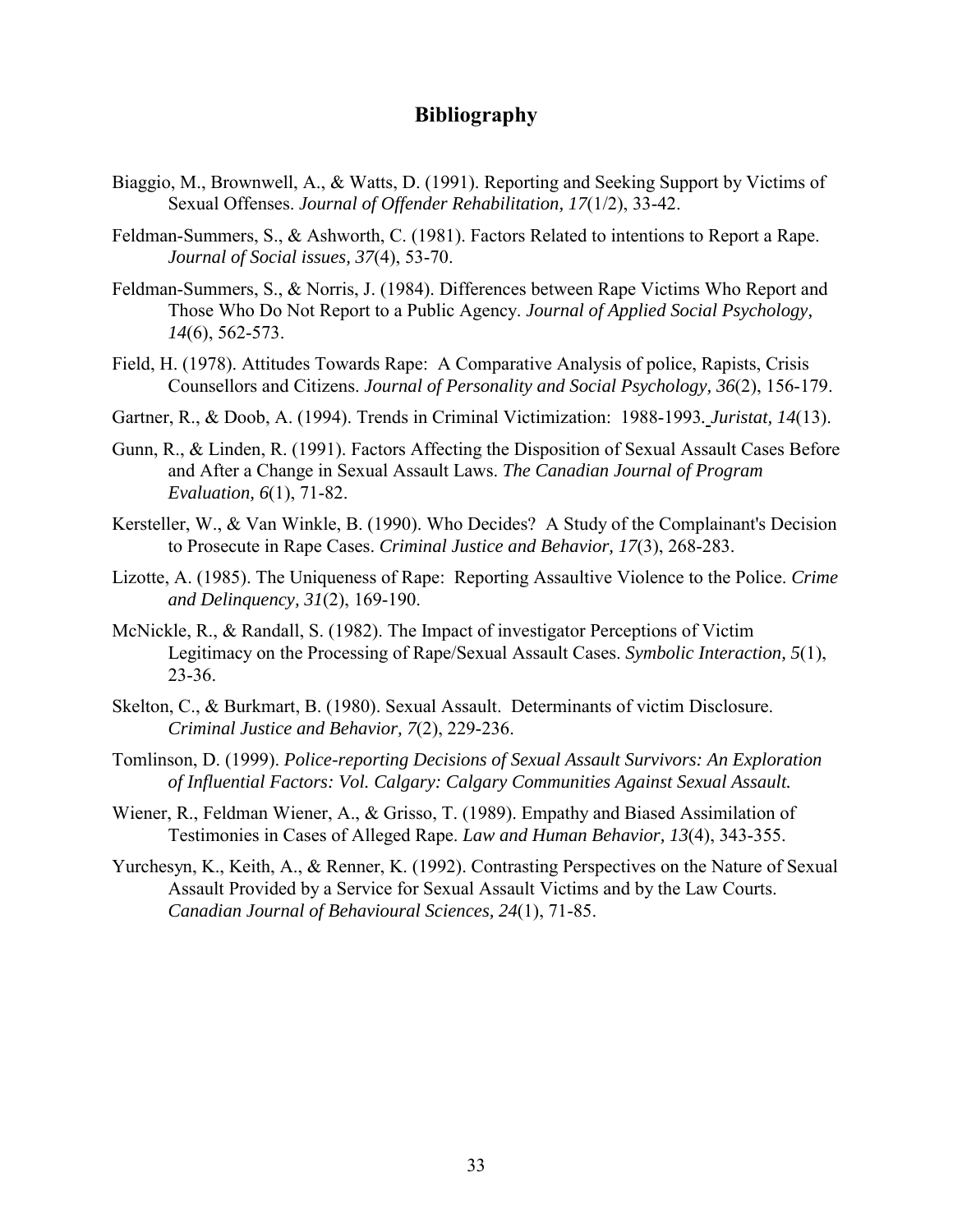<span id="page-31-0"></span>

# **APPENDIX 1 PARTICIPATING CENTRES**

Attira Transition House Society British Columbia

Kamloops Sexual Assault Counselling Centre British Columbia

Vancouver Rape Relief and Women's Shelter British Columbia

Chatham-Kent Sexual Assault Centre Ontario

Haldiman-Norfolk Women's Services Ontario

Sexual Assault Crisis Centre of Essex County Ontario

Sexual Assault Support Centre of Ottawa Ontario

Timmins and Area Women in Crisis Ontario

Woodstock Women's Emergency Centre Ontario

Avalon Sexual Assault Centre Nova Scotia

St-John's Newfoundland Rape Crisis Centre Newfoundland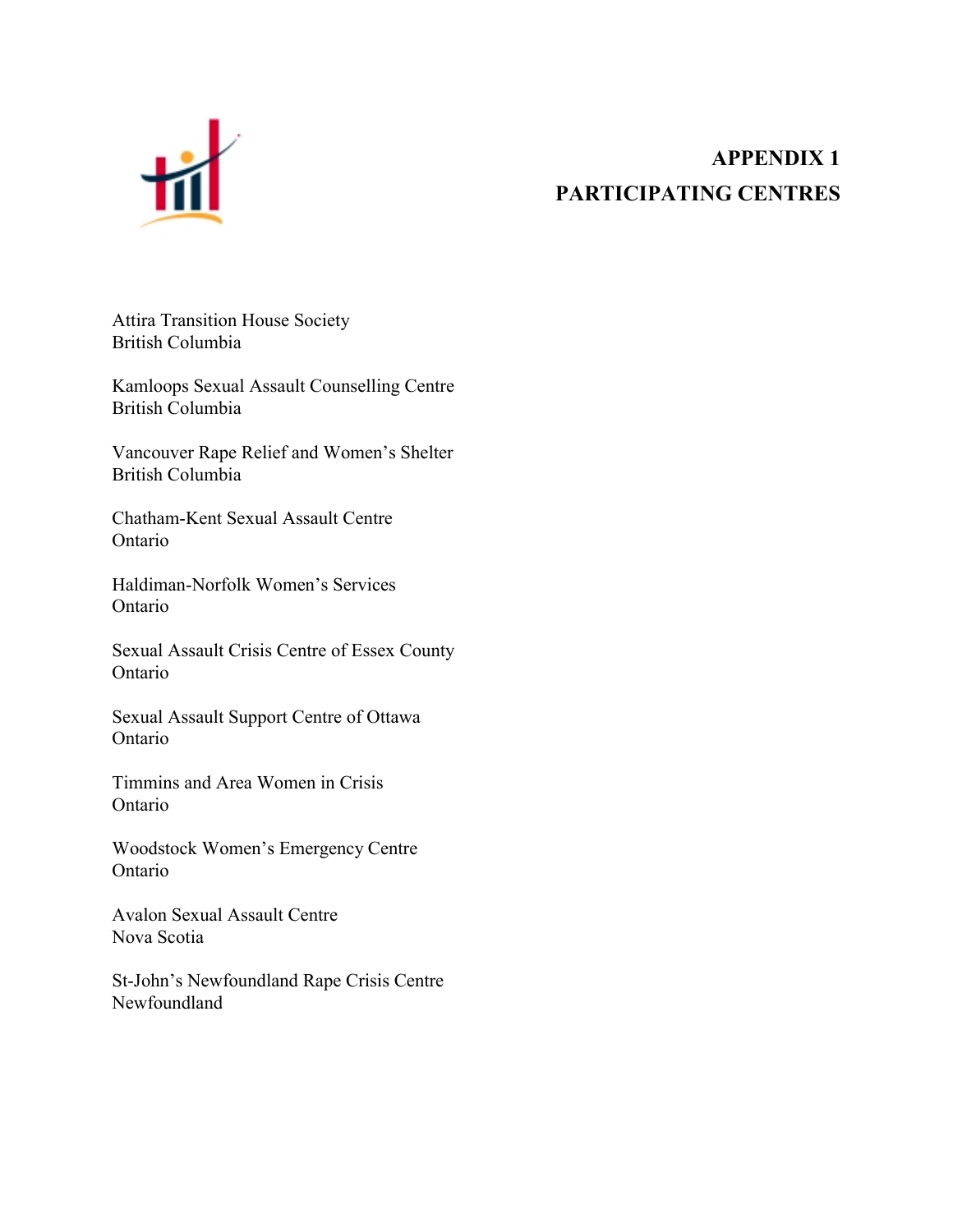<span id="page-32-0"></span>

# **APPENDIX 2 INFORMATION SHEET FOR WOMEN PARTICIPATING IN THE SURVEY**

## **Use of personal records in Criminal cases regarding sexual assault**

*Survey of women who have experienced sexual assault*

### **Who is doing the survey?**

In cooperation with the Canadian Association of Sexual Assault Centres (CASAC) and eleven sexual assault and women's support centres, the Department of Justice Canada is surveying about 100 women across Canada who have experienced sexual violence.

The centres have arranged with Justice Canada to help facilitate women's participation in the survey. The centres are asking women to take part in the survey, and coordinating with the interviewers and participating women to set up interview times.

Justice Canada has hired women known for their knowledge and sensitivity to women's issues to do the interviews for the survey by telephone. Justice Canada will be doing a survey report based on the information from the interviews.

### **Why is this survey being done?**

Justice Canada wants to hear from women who have been sexually assaulted about what they consider when deciding whether to report the assault to the police. At this time, the Department is particularly interested in the women's perspectives on the use of women's personal records in sexual assault cases that go to court.

### **Will my name be given to the Department of Justice?**

No. Your agreement to participate in this study is between you and the sexual assault or women's support centre that contacted you for the study. Your name will not even be shared with the woman who interviews you on the telephone.

You might nonetheless want to share your *first name* with the woman who interviews you to ease communication. But this is entirely up to you.

### **How will the interview be arranged?**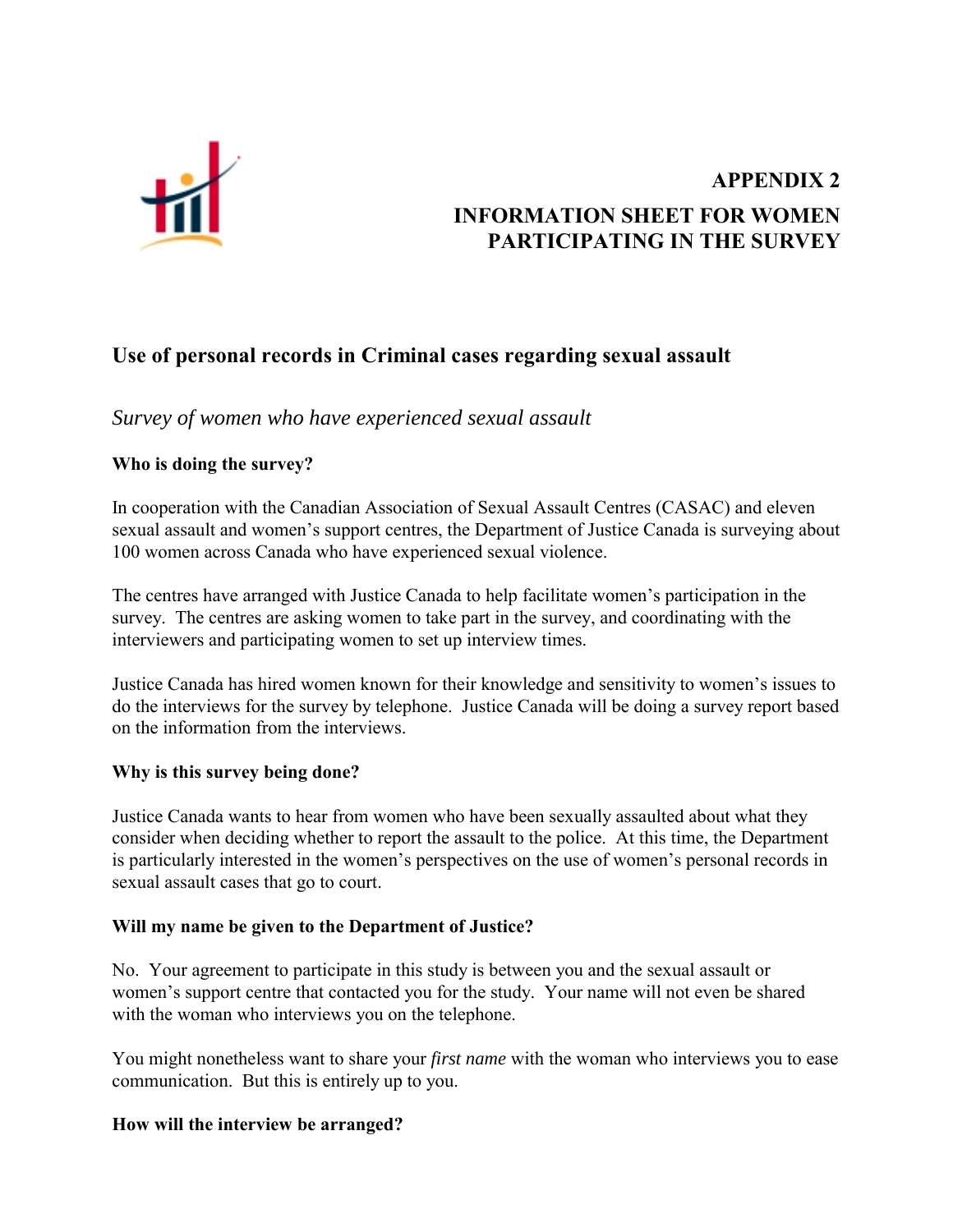To protect your anonymity, it is suggested that you call the interviewer from an office at the centre that contacted you for the study at a time suitable to you and the interviewer.

The centre will reimburse any childcare or transportation expenses you incur to participate in the interview. In addition, as a small token of appreciation for you participation in the survey, you will receive an honorarium of \$20.00.

### **How long will the interview take?**

The interviews should last between 45 minutes to an hour.

### **What if I feel like stopping the interview?**

If at any time you are uncomfortable with the interview or wish to terminate it, simply tell the interviewer that you wish to end the call.

### **After the interview**

A counselor at the sexual assault or women's support centre will be available for you to talk to after the interview if you wish to do so.

### **Survey report**

The actual write up of the survey results will be available later in the fall of 1998. Justice Canada will send copies to the centres, which will provide you with a copy upon request.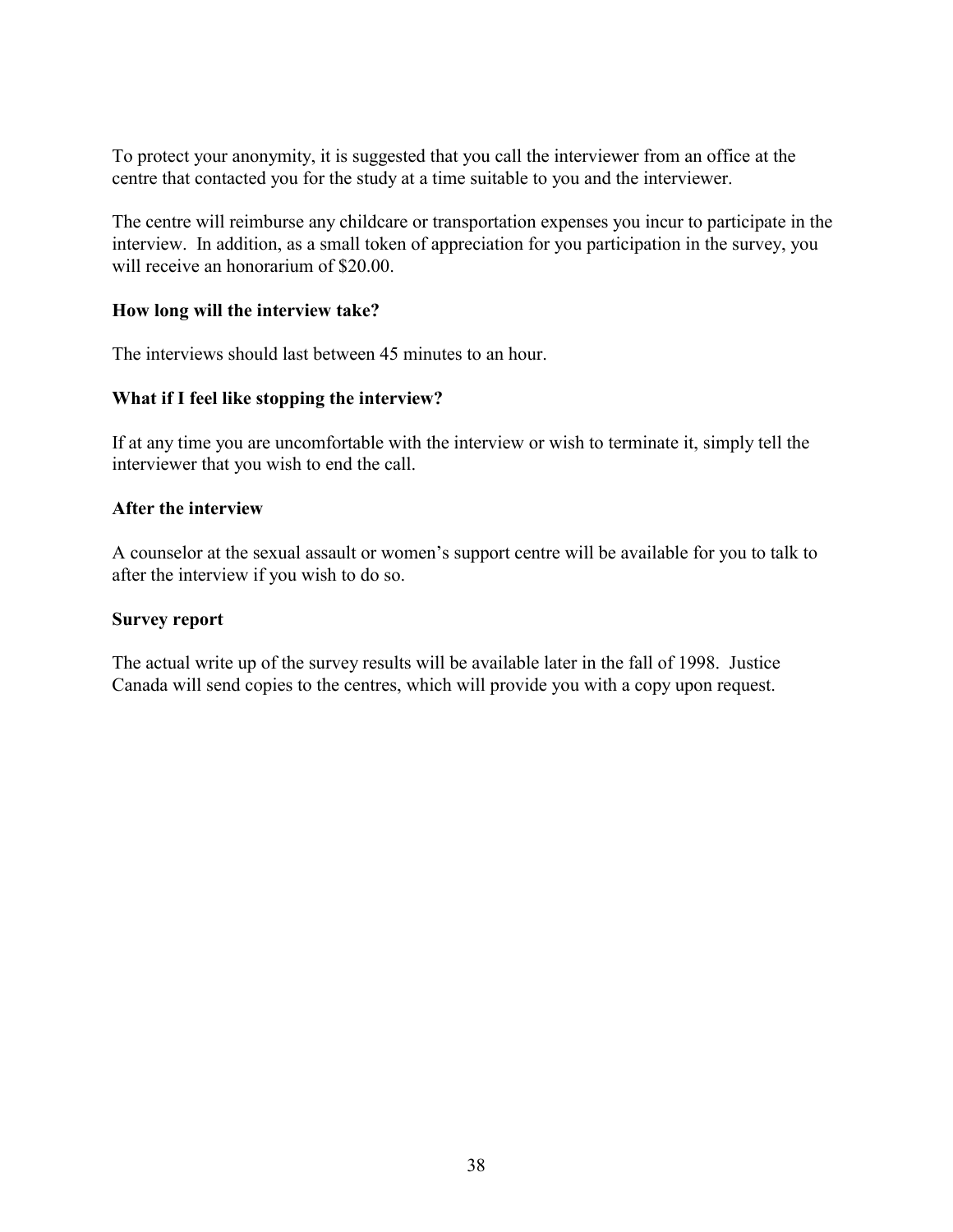# **APPENDIX 3 SURVEY QUESTIONNAIRE**

<span id="page-34-0"></span>

## **Sexual Assault Survivor Survey**

**DATE: \_\_\_\_\_\_\_\_\_\_\_\_\_\_\_\_\_\_\_\_**

**INTERVIEW CODE:** Centre Number \_\_\_\_\_\_\_\_  **Interview Number \_\_\_\_\_\_\_\_\_**

**START TIME:** END TIME:

## **PRELIMINARIES**

- Thank you for agreeing to be interviewed. I'd like to first quickly review the purpose and focus of the interview.
- As you are probably aware, the Department of Justice Canada wants to know about what women who have been sexually assaulted consider when deciding whether to report the assault to the police. At this time, the department is particularly interested in your perspectives on the use of women's personal records in criminal proceedings for sexual assault cases.
- The Centre), along with a number of other centres, have been working with Justice Canada by putting you and other women in touch with the study for an interview.
- The interview will last from 30 minutes to an hour, depending on the number of questions that are relevant to your experience. The interview starts by asking about the kinds of sexual violence you have experienced, whether you reported to police and why or why not. I'll then ask you some questions about criminal proceedings. I'll end the interview with some personal questions, such as age, etcetera.
- I would like to confirm with you that you have received the information sheet, and that you understand the following: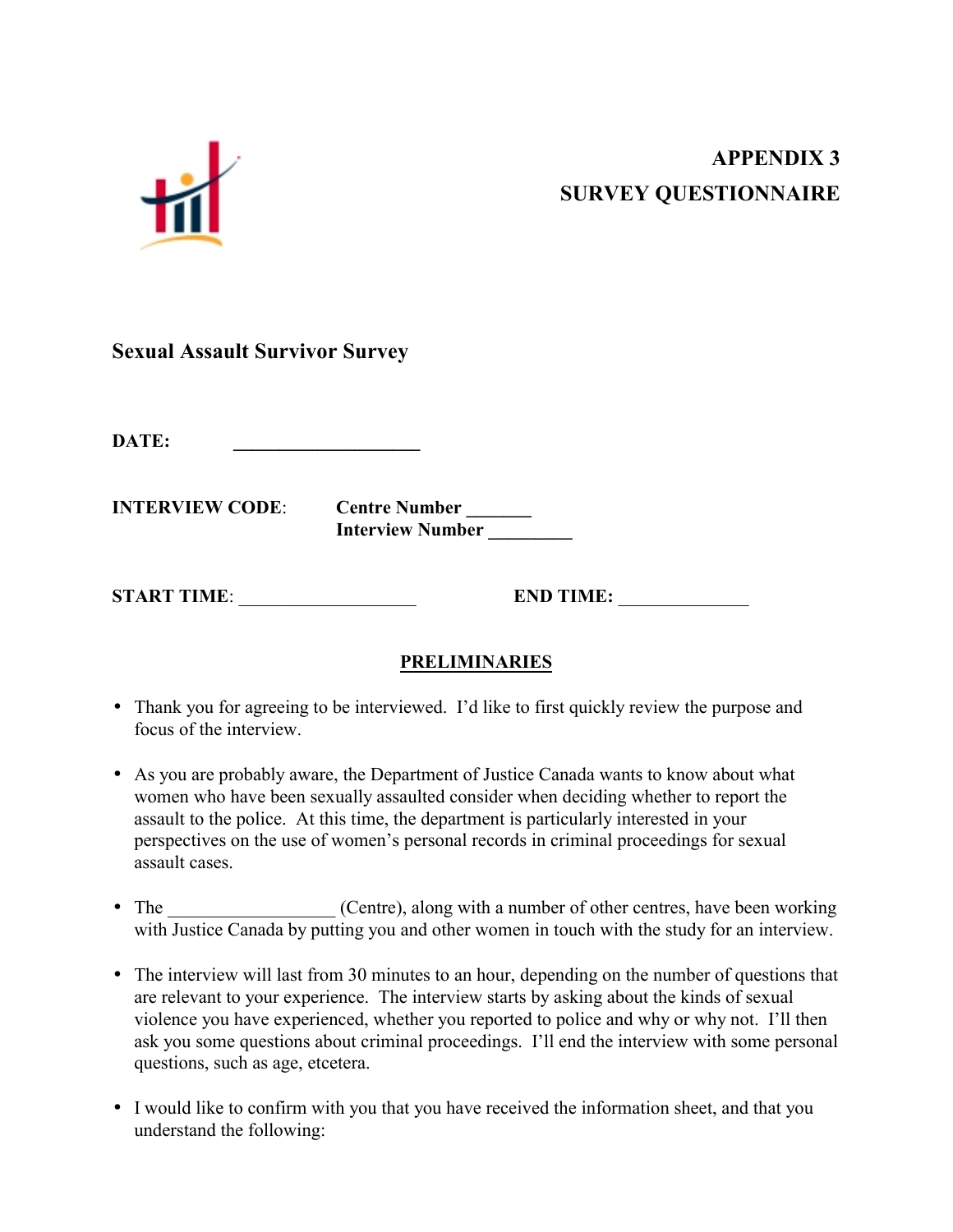- The interview is completely anonymous;
- The interview is *not* tape recorded;
- If at any time you are uncomfortable with the interview and want to end it, just tell the interviewer that you wish to end the call;
- Your identity will not be revealed to me or the Department of Justice, or anyone else by the woman or women who invited you to participate in this study.
- You will be reimbursed by the  $(Centre)$  for any transportation or childcare expenses you may have incurred in order to participate in this interview.
- Justice will be providing the  $(Centre)$  with copies of the survey report in the fall  $(98)$ . A copy will be made available to you upon request to the  $(Centre)$ .
- Any questions at this point?
- One last thing before we begin the interview: I need to establish that you feel you are well enough informed about the study and are participating of your own free will.

### INTERVIEWER:

Please check here to indicate that you are satisfied that the interviewee has chosen to participate in this interview with her full and informed consent  $\Box$ 

### **READY TO START?**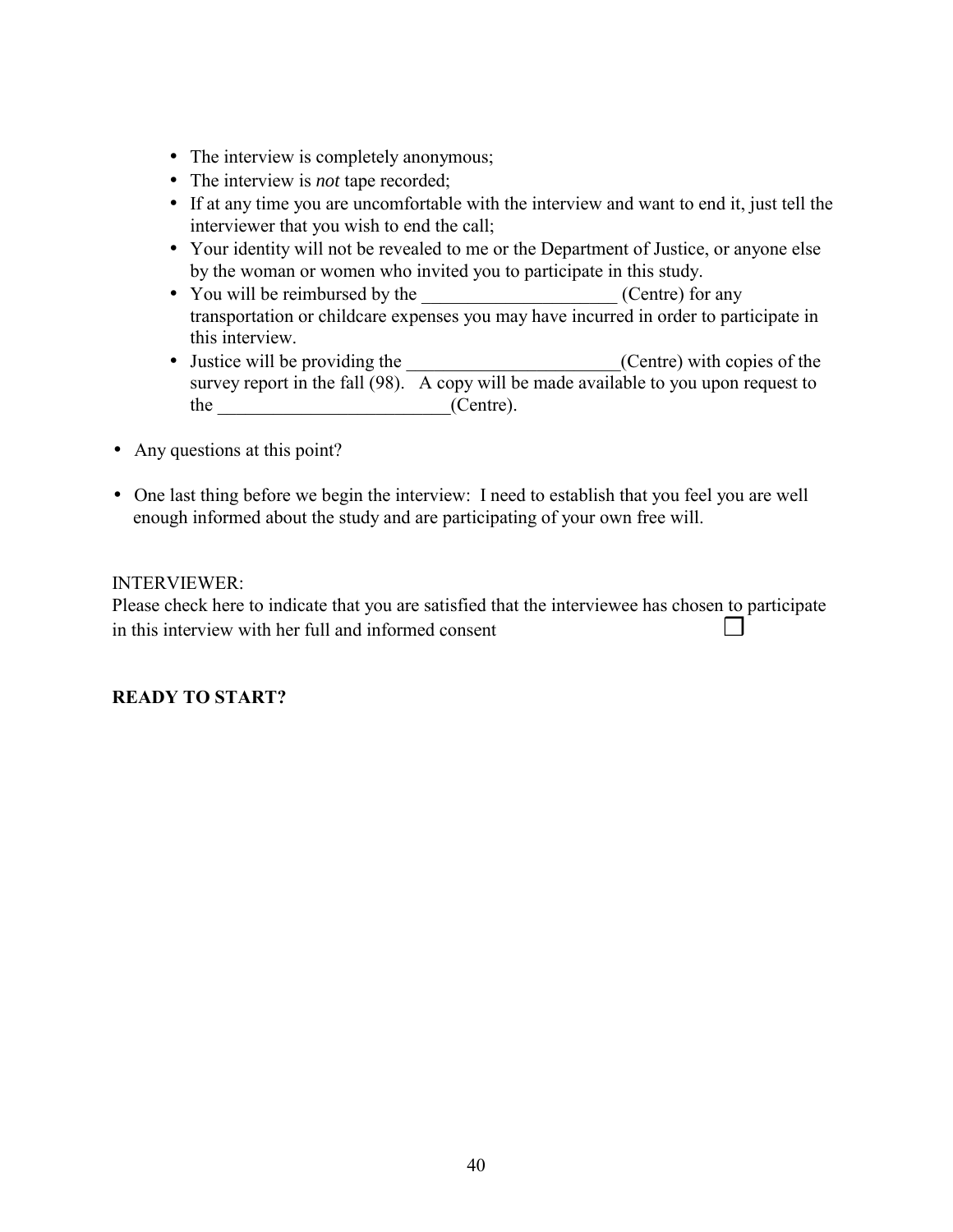### **QUESTIONS**

### *Type of sexual violence experienced*

1. Clearly you are talking to me because of sexual violence that has happened to you. I am going to read a list of different ways that women experience sexual violence. I would like you to tell me which of these fit with your experience or experiences:

| Child sexual abuse         |  |
|----------------------------|--|
| Sexual assault as an adult |  |
| Sexual harassment          |  |

### *Considering whether to contact police*

- 2. Did you consider reporting any of these to the police?
- 3. Would you please tell me about what influenced your decision to report or not?
- 4. Which of these experiences (if any) did you decide to report?

### IF WOMAN DID NOT REPORT ASSAULT, GO TO 20

### *After contacting the police*

### **FOR EACH EXPERIENCE:**

- 5. As far as you know, was the perpetrator picked up by the police? If yes, can you recall how long it was between when you reported to police and when he was picked up?
- 6. Do you know whether or not he was charged?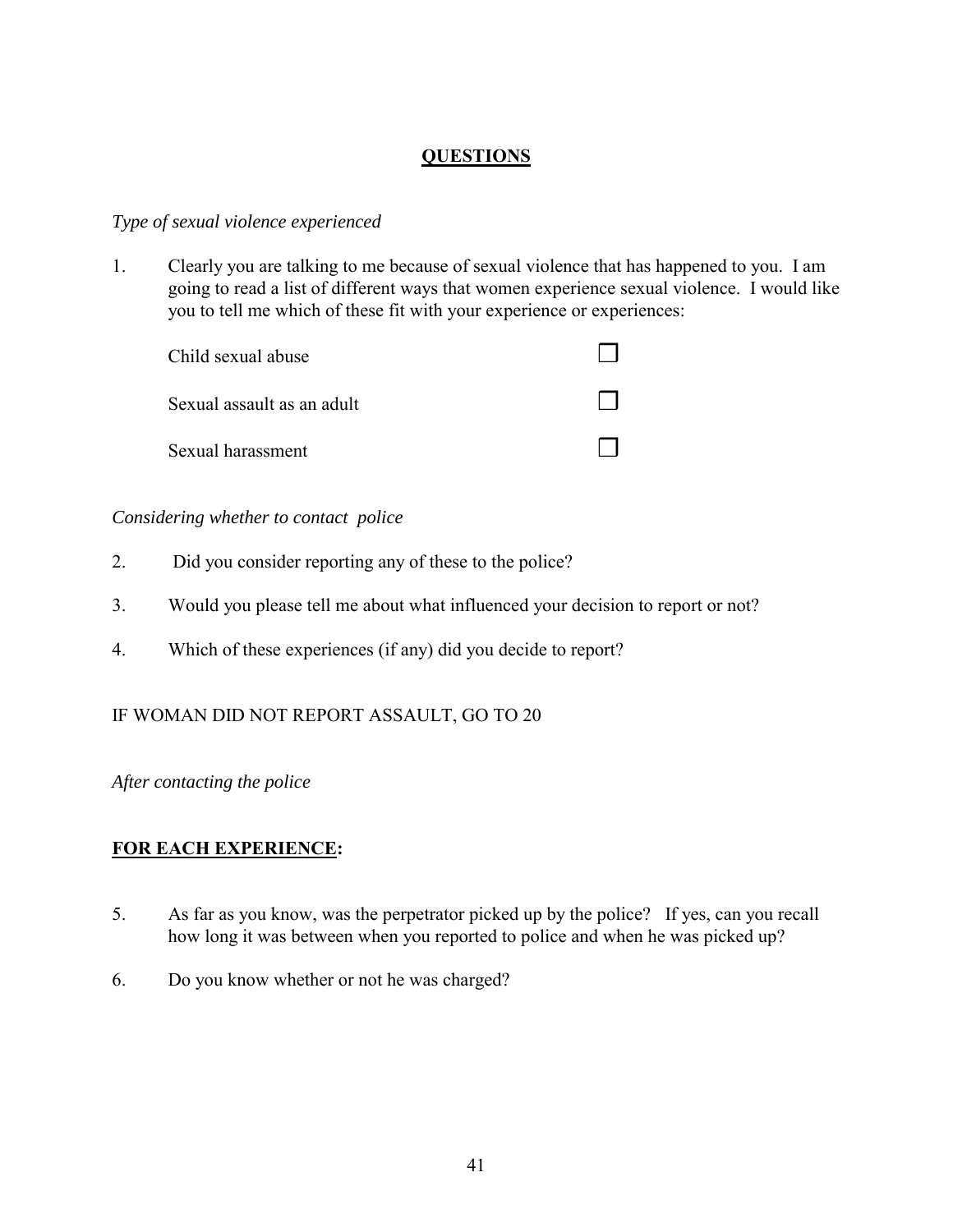### IF UNKNOWN OR NO CHARGE, GO TO 10

### *After charge is laid*

- 7. After the charge was laid, did anyone keep you informed of the development of the case? If so, who kept you informed, and how?
- 8. Can you tell me where the case is at now?
- 9. Was there any plea bargaining? Were you consulted?

### *Access to personal records*

- 10. Has anyone in the criminal justice system ever tried to get any of your personal records, like your counselling, medical, employment or education records? (Applications to get access to these records are sometimes referred to as "O'Connor applications".) IF NO, GO TO 20
- 11. What kinds of records were requested?
- 12. Who requested the records?
- 13. How did you find out that these records were being requested?
- 14. Were any of the records released? IF NO, GO TO 19
- 15. Who authorized their release?
- 16. To whom were they released?
- 17. As far as you know, how were the records used?
- 18. How did you feel about your records being released and the way they were used?. (Where appropriate, ask how this has affected the woman's relationship with the record holder, i.e. if the woman is/was receiving counselling.)
- 19. Did you have any say in the matter?

### *Awareness*

20. Are / Were you aware that women's personal records can be used as evidence in sexual assault cases? IF NO, GO TO 22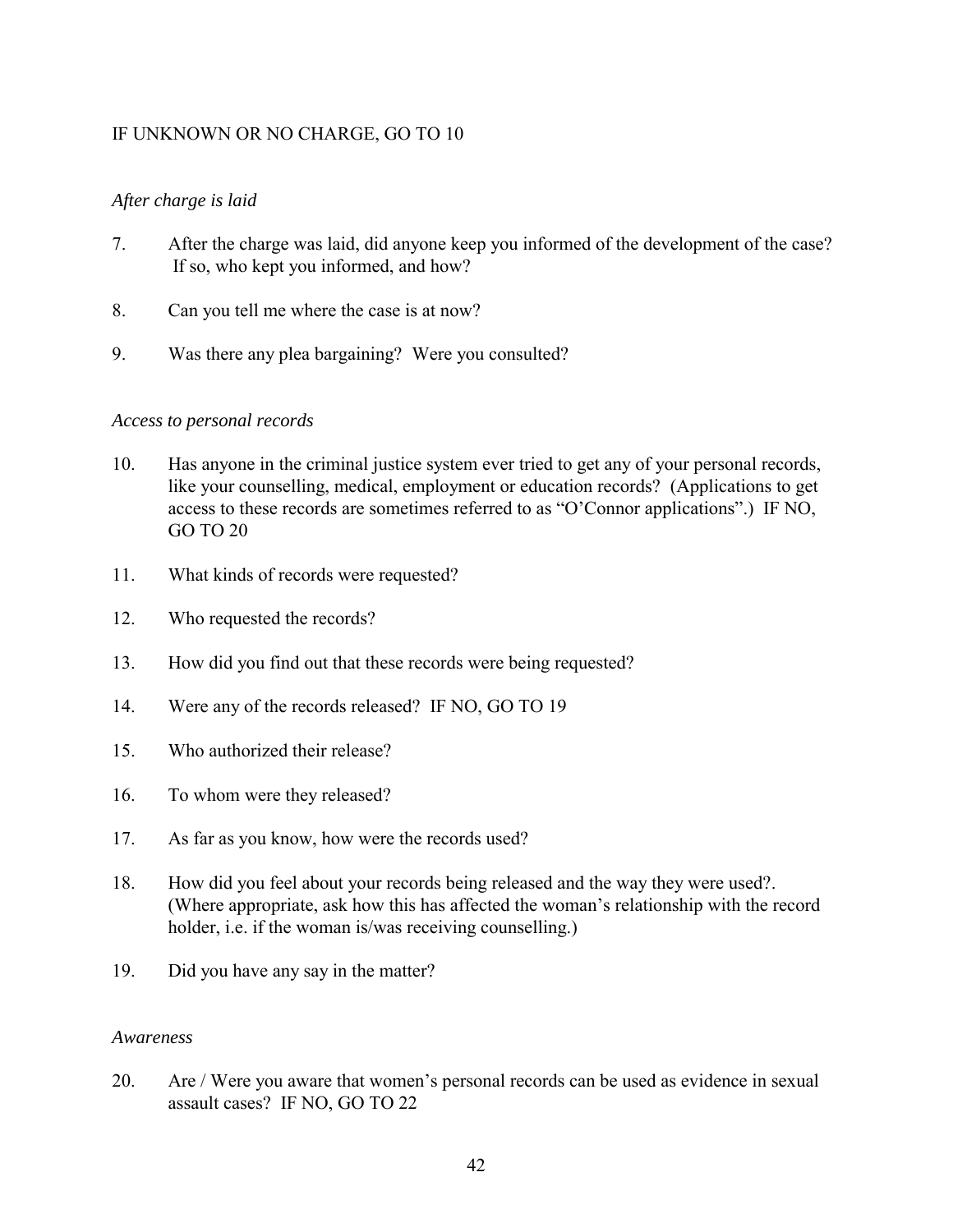- 21. IF YES, how did you become aware of this?
- 22. Would this have influenced / Did this influence your decision about whether or when to report the assault to the police?
- 23. Would this have influenced / Did this influence your decision about whether or when to proceed with counseling following the assault?

IF WOMAN INDICATES THAT POSSIBLE RECORDS DISCLOSURE DISCOURAGED OR WOULD HAVE DISCOURAGED HER FROM REPORTING TO POLICE AND/OR RECEIVING COUNSELLING:

24. What in your history or files are/were you most worried about when you thought about the information being revealed in court?

### *In retrospect*

- 25. Based on your experience, what do women who have been sexually assaulted need to know about the criminal justice system?
- 26. Based on your own or what you know of other women's experiences, if you could change one way about the way the justice system deals with women's experiences of sexual violence, what would that be?

### *In closing*

We would also like to see if this study can tell us about how different circumstances among women affect their views and experiences. Would you be willing to answer a few final personal questions, such as your age, income, whether you live with a disability, country of origin, etcetera?

27. What is your age?

28. Is Canada your country of origin? Yes **□** 

 $No \Box$ 

IF NO, Would you tell me where you were born and how long you have been in Canada?